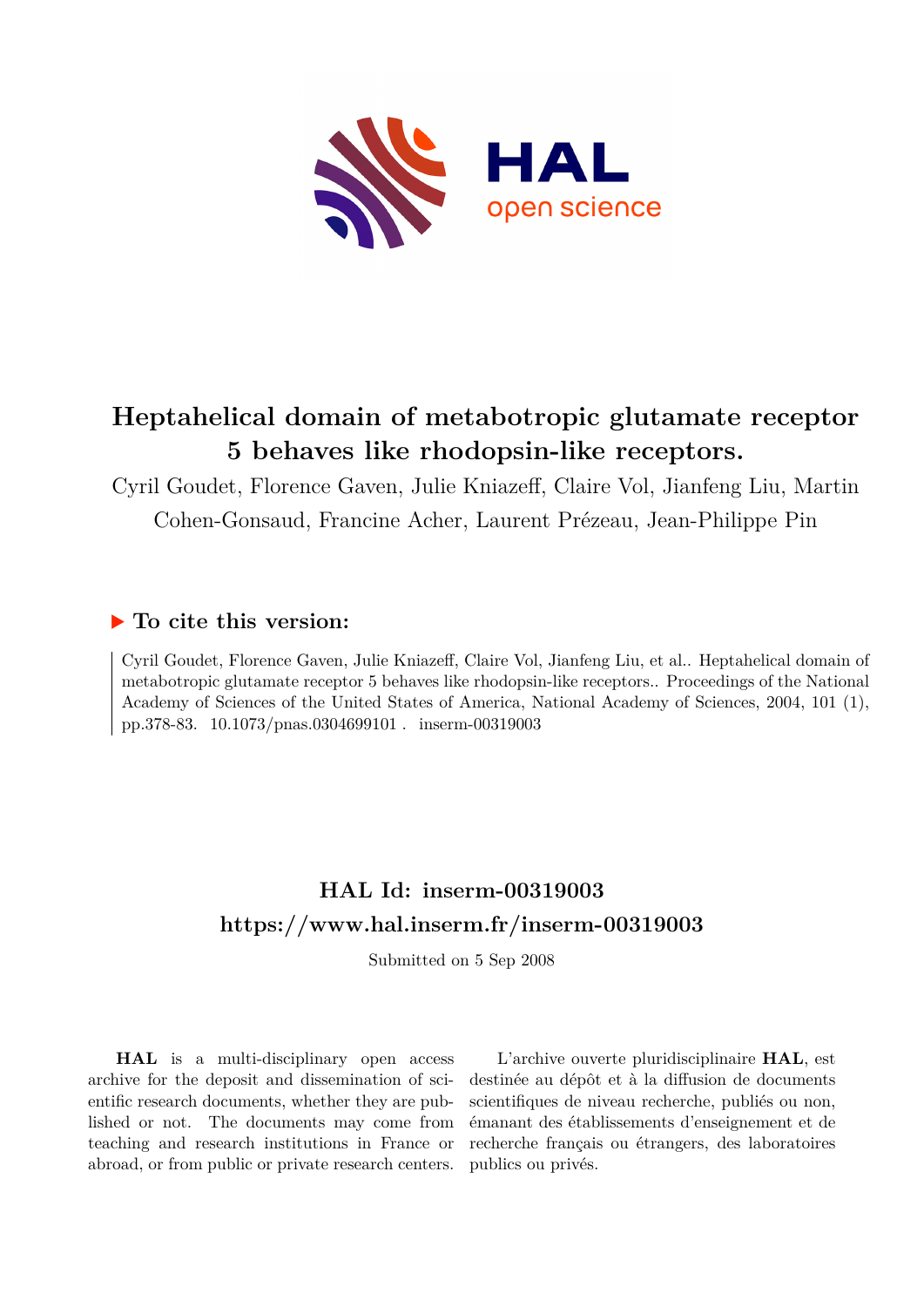## **HEPTAHELICAL DOMAIN OF METABOTROPIC GLUTAMATE RECEPTOR 5 BEHAVES LIKE RHODOPSIN-LIKE RECEPTORS**

**Cyril GOUDET<sup>1</sup> , Florence GAVEN<sup>1</sup> , Julie KNIAZEFF<sup>1</sup> , Claire VOL<sup>1</sup> , Jiangfeng LIU<sup>1</sup> , Martin COHEN-GONSAUD<sup>2</sup> , Francine ACHER<sup>3</sup> , Laurent PRÉZEAU<sup>1</sup> , Jean Philippe PIN<sup>1</sup> \***

**<sup>1</sup>** Dept. of Molecular Pharmacology, Lab. of Functional Genomic, CNRS UPR2580, CCIPE, Montpellier, France.

**<sup>2</sup>** Center for Structural Biology, CNRS-INSERM, University Montpellier-I, Montpellier, France.

**3** Lab. of Pharmacological and Toxicological Chemistry and Biochemistry, CNRS UMR8601, University Paris-V, Paris, France.

**\***To whom correspondence should be addressed:

Dr. Jean-Philippe PIN Email: jppin@ccipe.cnrs.fr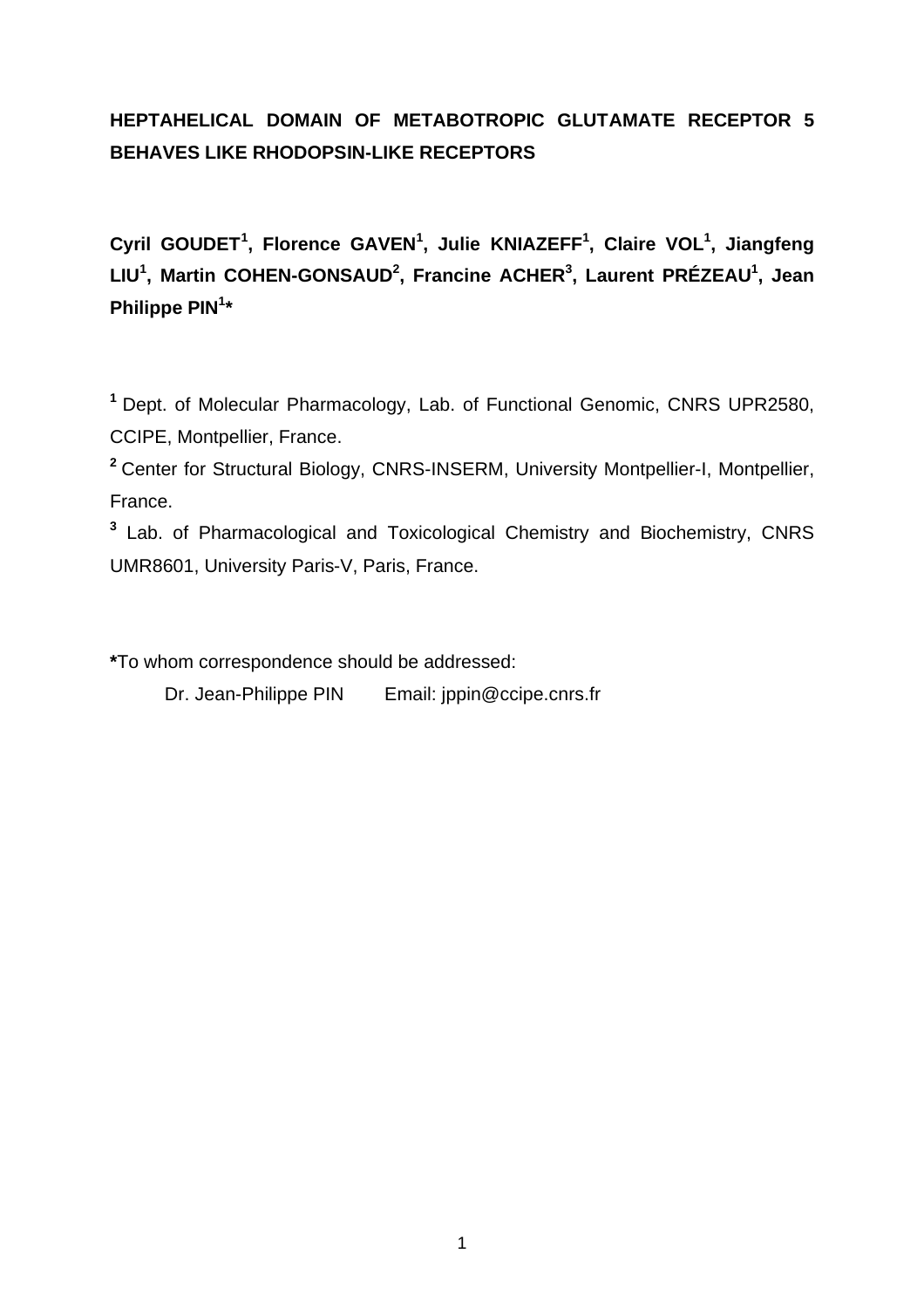### **Manuscript information: 29 pages, 6 figures**

### **Word and character counts:**

Abstract: 181 words Text: 35797 characters (space included) Fig : 11142 characters Total: 46939 characters

**Abbreviations footnote:** DFB, 3,3'-difluorobenzaldazine; GPCR, G-protein Coupled Receptor; HA, hemagglutinin; HD, Heptahelical Domain; IP, Inositol Phosphate; MPEP, (2-methyl-6-(phenylethynyl)-pyridine) hydrochloride; VFTM, Venus Flytrap Module.

**Key words:** GPCR, allostery, modulator, activation mechanism, inverse agonism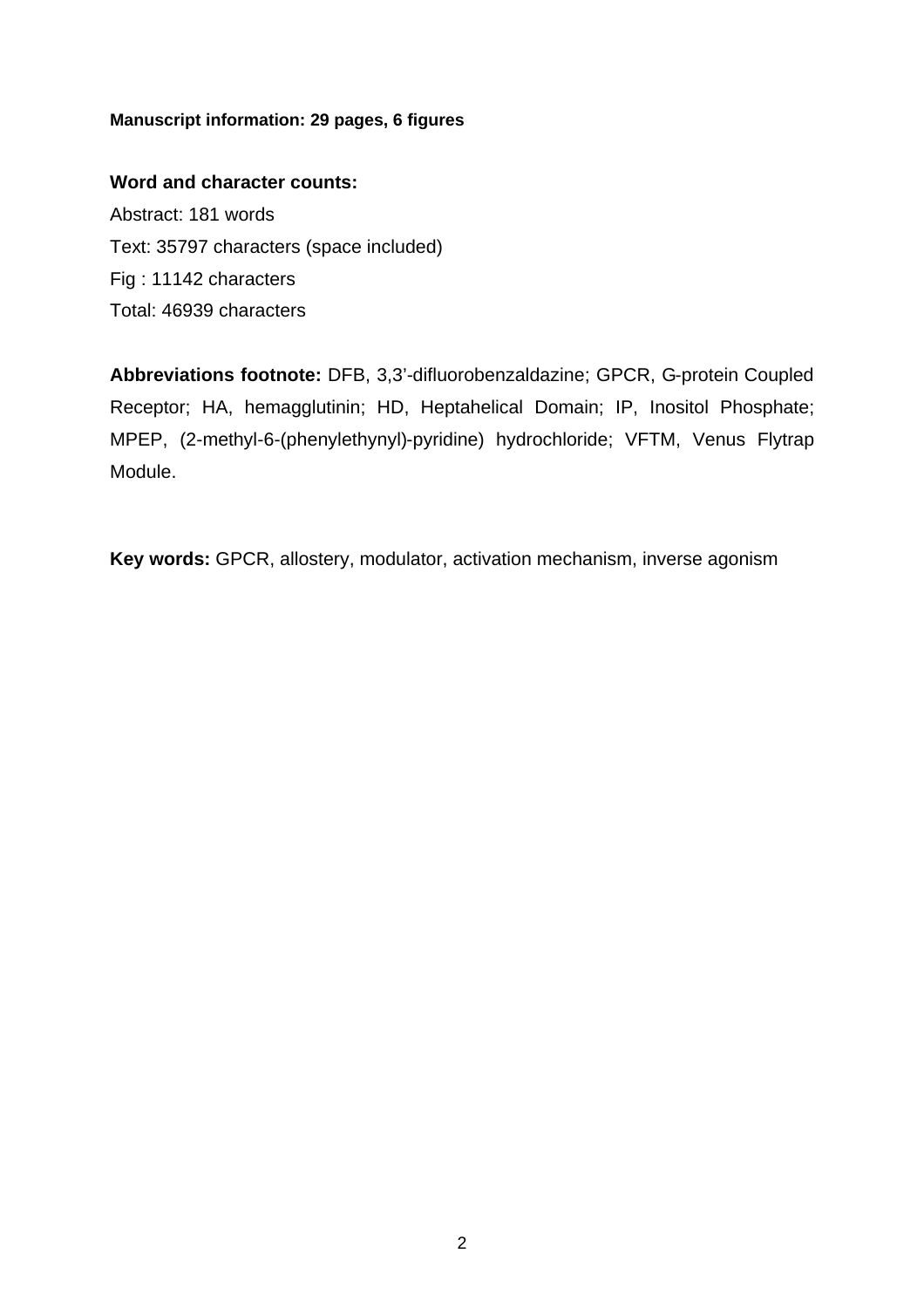### **Abstract**

Whereas agonists bind directly in the heptahelical domain (HD) of most class-I rhodopsin-like G-protein coupled receptors (GPCRs), class-III agonists bind in the extracellular domain of their receptors. Indeed, the latter possess a large extracellular domain composed of a cysteine-rich domain and a venus flytrap module (VFTM). Both the low sequence homology and the structural organization of class-III GPCRs raised the question of whether or not the HD of these receptors functions the same way as rhodopsin-like GPCRs. Here we show that the HD of metabotropic glutamate receptor 5 ( $mGlu<sub>5</sub>$ ) displays the same agonist-independent constitutive activity as the wild-type receptor. Moreover, we show that the non-competitive antagonist MPEP and the positive allosteric modulator DFB act as inverse agonist and full agonist, respectively, on the mGlu<sub>5</sub> HD in the absence of the extracellular domain. This illustrates that, like rhodopsin-like receptors, the HD of mGluRs can constitutively couple to G-proteins, and be negatively and positively regulated by ligands. These data show that the HD of mGluRs behave like any other class-I GPCRs in terms of G-protein coupling and regulation by various types of ligands.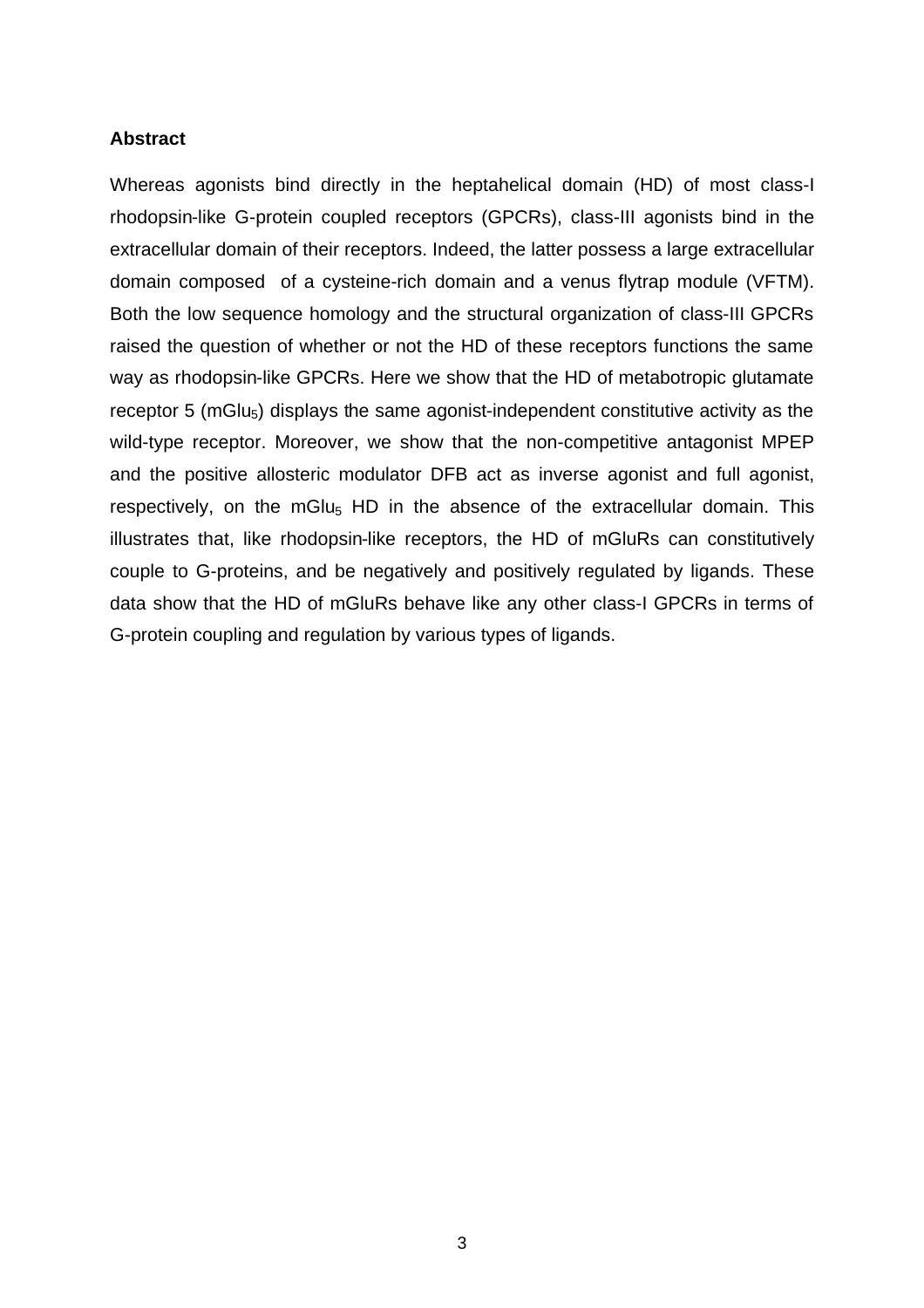#### **Introduction**

G-protein coupled receptors (GPCRs) represent more than 1% of the total mammalian genes. They have been successful during animal evolution to recognize a wide range of stimuli from photon to large glycoproteins (1-3). These receptors transduce the extracellular signals in cellular responses via heterotrimeric G proteins. On the basis of sequence similarity, mammalian GPCRs have been classified into five major classes (3), but all share a common central domain composed of seven transmembrane helices, the heptahelical domain (HD). This domain is assumed to adopt various active and inactive conformations, the former being stabilized by agonists while the latter are stabilized by inverse agonists (4, 5). In most cases, these ligands directly interact in the heptahelical domain, but agonists can act within an additional extracellular domain (1, 6). This is the case of class-III GPCRs (7-10).

Class-III GPCRs include receptors for the main neurotransmitters glutamate and GABA as well as receptors for  $Ca^{2+}$ , sweet taste compounds and pheromones (10). Their agonist binding domain is homologous to bacterial periplasmic binding proteins involved in the trafficking of ions, amino-acids and sugars in the periplasm of gram-negative bacteria (7, 10, 11). This was confirmed by the determination of the crystal structure of the mGlu<sub>1</sub> extracellular domain. This domain has a bilobate structure that adopts a closed conformation upon agonist binding in the cleft that separates both lobes (12, 13), and is often called a "Venus flytrap" module (VFTM).

How agonist binding in the VFTM leads to the activation of the HD remains unknown. However, the determination of the crystal structure of the mGlu<sub>1</sub> VFTM with and without bound glutamate together with the demonstration that these receptors are constitutive dimers (14, 15) lead to a model for activation of class-III GPCRs (10, 12, 16). Accordingly, agonist binding in at least one VFTM of these dimeric receptors leads to a large conformational change of the dimer of VFTMs, possibly forcing the two HDs to interact with each other differently. This is expected to stabilize their active state. Such a peculiar structural organization of the receptor protein, associated with a very low sequence identity of their HD compared to that of other GPCRs, raised the question of whether or not the HDs of all GPCRs function the same way.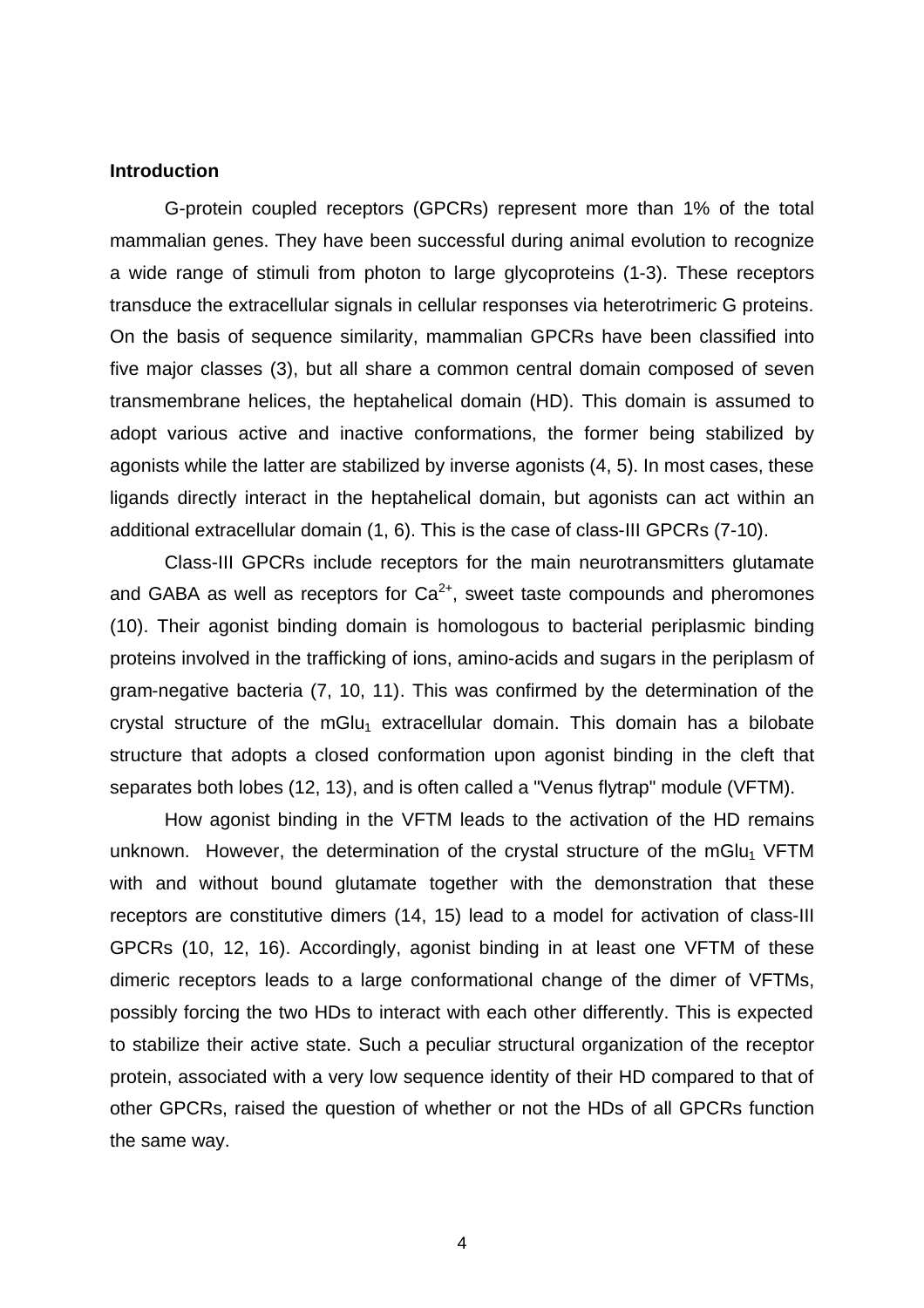We previously reported that mGlu<sub>1a</sub> and mGlu<sub>5</sub> metabotropic glutamate receptors (mGluRs) display constitutive activity (17, 18). A precise analysis of the constitutive activity of these receptors led us to propose that it resulted from a spontaneous activity of their HD rather than from a spontaneous closure of their VFTM (19). In agreement with this proposal, the non-competitive antagonists, MPEP and BAY36-7620, which bind in the HD (20, 21) are the only antagonists that display inverse agonist activity.

In the present study we examined whether the HD of such receptors could activate G-proteins in the absence of the VFTM. We found that  $mGlu<sub>5</sub> HD$  was able to spontaneously activate Gq-type G-proteins, and that this constitutive activity could be inhibited by the known mGlu<sub>5</sub> inverse agonist. Of interest, the positive modulator of mGlu<sub>5</sub> receptor, although devoid of agonist activity on the wild-type receptor, acted as a full agonist on mGlu $_5$  HD in the absence of the large extracellular domain. In summary, we provide novel insight on the mechanism of action of negative and positive allosteric modulators of class-III GPCRs. Moreover, our data show that the HD of class-III GPCRs displays constitutive activity and can be positively or negatively regulated by ligands, like any other class-I GPCRs.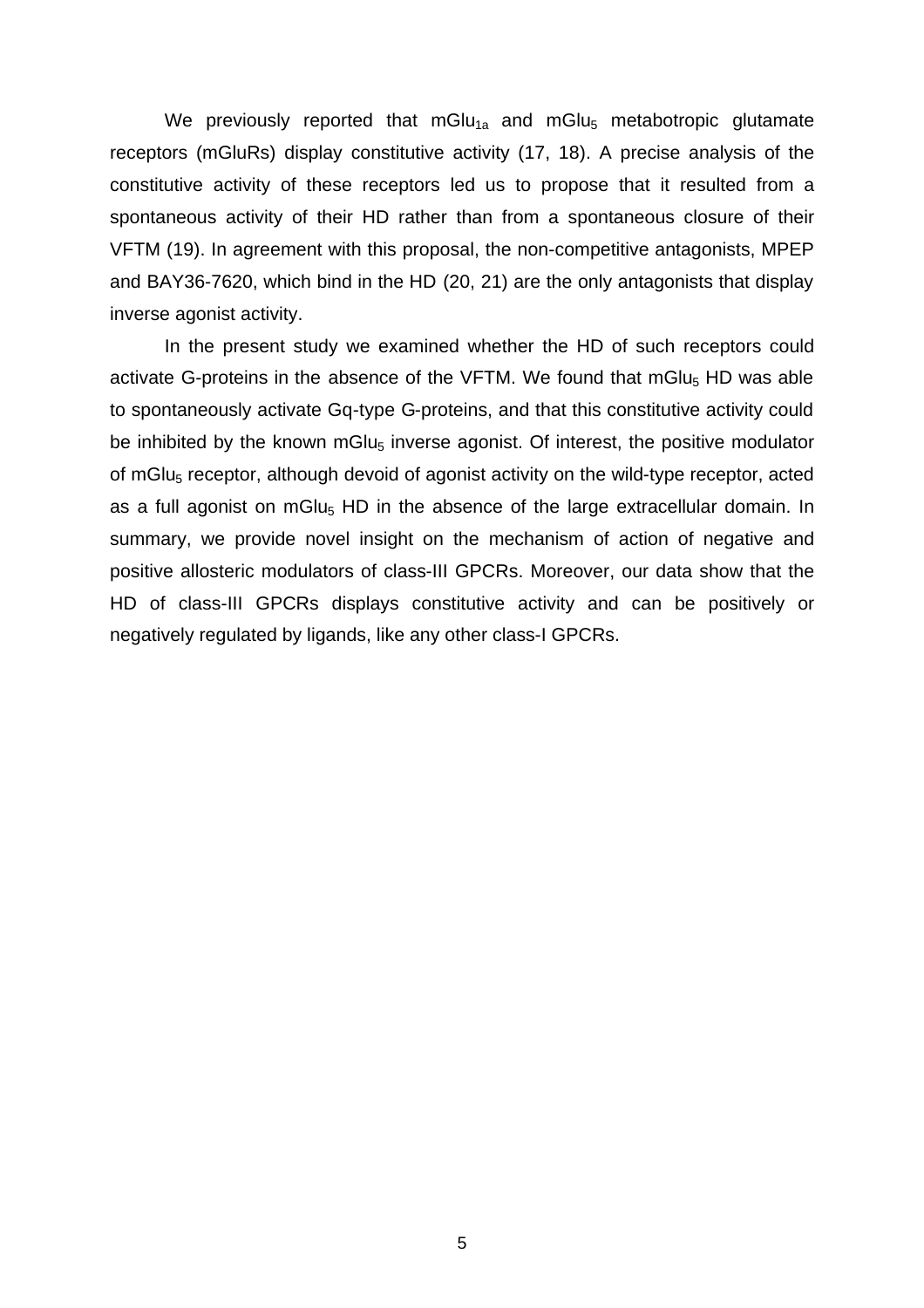## **Materials and methods**

## *Materials*

Glutamic acid was purchased from Sigma. L-Quisqualic acid and MPEP (2-methyl-6- (phenylethynyl)-pyridine) hydrochloride were purchased from Tocris Cookson (Bristol; UK). Glutamate-pyruvate transaminase (GPT) was purchased from Roche (Basel, Switzerland). Culture medium, fœtal calf serum (FCS) and other products used for cell culture were purchased from GIBCO-BRL-Life Technologies, Inc. (Cergy Pontoise, France). [<sup>3</sup>H]myo-inositol (23.4 Ci/mol) was purchased from Amersham (Saclay, France).

## *Contruction of mGlu5 mutants*

The construction of the N-terminal HA-tagged rat mGlu $_{5a}$ , pRKG5a-NHA, has been already described (22). The plasmid expressing the  $\Delta 5$  mutant was obtained by inserting between the Mlu-I and Xba-I sites of pRK5-NHA, the mGlu<sub>5a</sub> cDNA coding for the HD and the C-terminal tail between the residues P568 and the C terminal end obtained by PCR. The final plasmid encodes for a protein possessing the signal peptide of mGlu<sub>5</sub> followed by a HA tag and then by the HD and the intracellular C terminus of mGlu<sub>5a</sub>. The same strategy was used to generate  $\Delta$ 5 $\Delta$  that corresponds to the mGlu<sub>5a</sub> HD segment between P568 and L864 (Fig. 1A).

## *Cell culture and transfection*

HEK293 cells were cultured in Dulbecco's modified Eagle's medium supplemented with 10% FCS and transfected by electroporation as described elsewhere (23). Ten million cells were transfected with plasmid DNA encoding mGlu<sub>5</sub> (0.6 µg),  $\Delta$ 5 (5 µg),  $\Delta$ 5 $\Delta$  (5 µg) and completed to a total amount of 10 µg plasmid DNA with pRK6. To avoid any influence of glutamate in the assay medium released by the cells, the high affinity glutamate transporter EAAC1 was also co-transfected with the receptor.

## *Synthesis of 3,3'-difluorobenzaldazine (DFB)*

3,3'-difluorobenzaldazine DFB was synthesized according to Buu-Hoi and Saint-Ruf (24).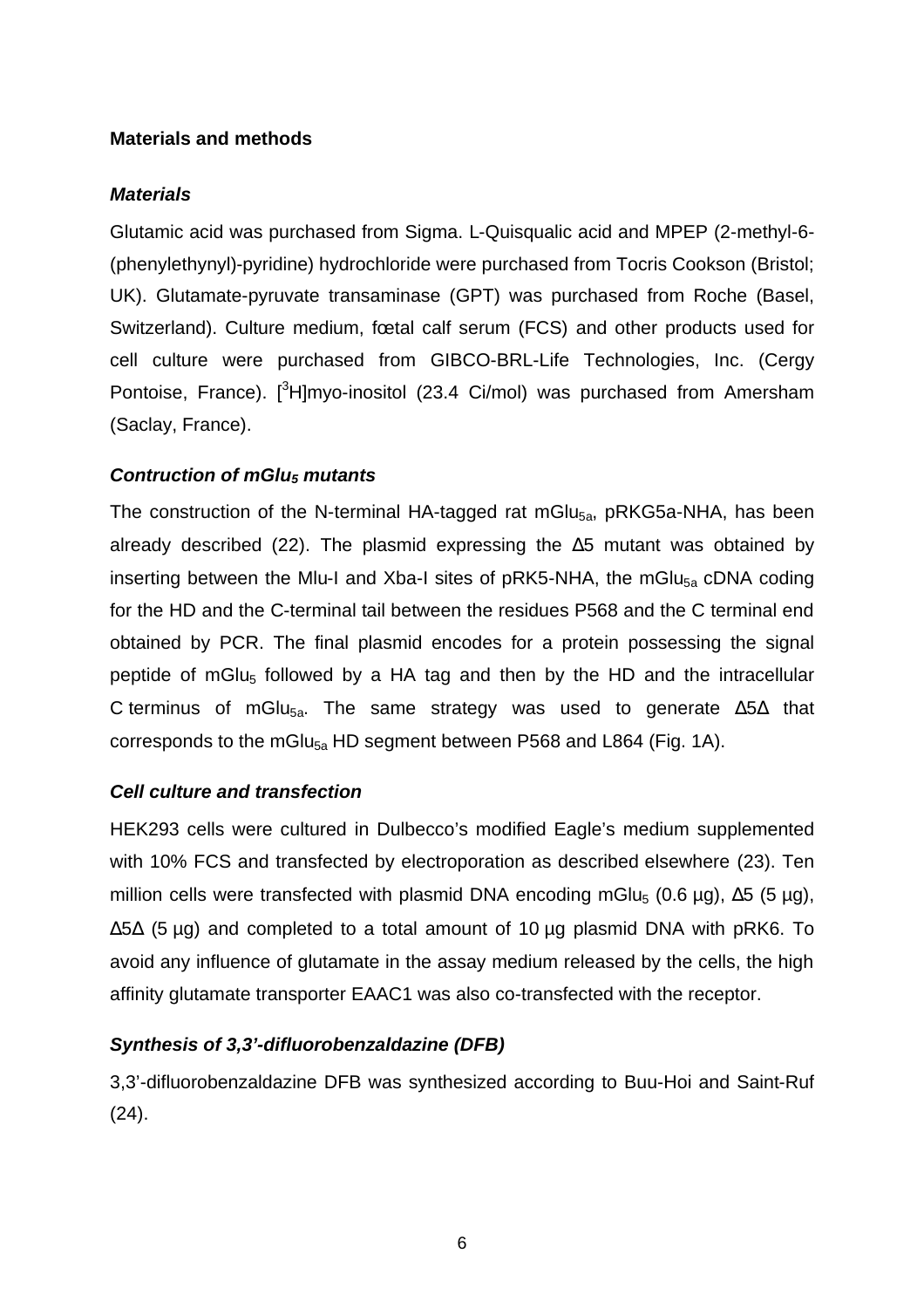#### *Immunofluorescence*

Immunofluorescence assay was carried out as described elsewhere (22). Briefly, 24 hours after transfection, cells platted on coverslips were washed with PBS and incubated for 90 minutes at 37°C with an anti-HA mouse monoclonal antibody (clone 12CA5; Roche, Basel, Switzerland) at 1.33 µg/mL in PBS and 0.2% gelatine. The primary antibody was then detected with a Cy3 secondary antibody (1 µg/mL) (Jackson ImmunoResearch, West Grove, PA). Coverslips were mounted and observed using a Axiophot2 microscope (Zeiss, LePecq, France).

#### *Cell surface quantification by ELISA*

Twenty four hours after transfection, cells were washed twice with PBS, fixed with PBS and 4% paraformaldehyde and incubated for 30 minutes with an anti-HA rat monoclonal antibody (clone 3F10; Roche, Basel, Switzerland) (0.5 µg/mL) in PBS containing 5% FCS. Cells were then incubated with a secondary goat antibody conjugated to peroxydase (Jackson ImmunoResearch, West Grove, PA) (1 µg/mL). Secondary antibody was detected and quantified by chemiluminescence using Supersignal West Femto (Pierce, Rockford, IL) and a Wallac Victor<sup>2</sup> luminescence counter (Molecular devices, St Gregoire, France).

#### *Inositol phosphate determination*

Inositol phosphate (IP) accumulation in transfected cells was performed in 96-well microplates after cell labeling overnight with [<sup>3</sup>H]myo-inositol. The IP formation determination was performed after a 30 minutes incubation in the presence of 10 mM LiCl and in the presence or absence of the indicated compounds. For basal determination of IP production, GPT (1U/ml) and 2 mM pyruvate were added to the reaction. The reaction was stopped with 0.1 M formic acid. Supernatants were recovered and IP produced were purified in 96 well plates by ion exchange chromatography using DOWEX resin. Radioactivity was measured using a Wallac 1450 MicroBeta microplate liquid scintillation counter (Molecular devices, St Gregoire, France). Results are expressed as the amount of IP produced over the radioactivity present in the 10% triton X100 and 0.1 N NaOH-solubized membrane fraction, plus the produced IP. The dose-response curves were fitted using the GraphPad Prism program and the following equation:

y=((y<sub>max</sub>-y<sub>min</sub>)/(1+(x/EC<sub>50</sub>)<sup>n</sup>))+y<sub>min</sub>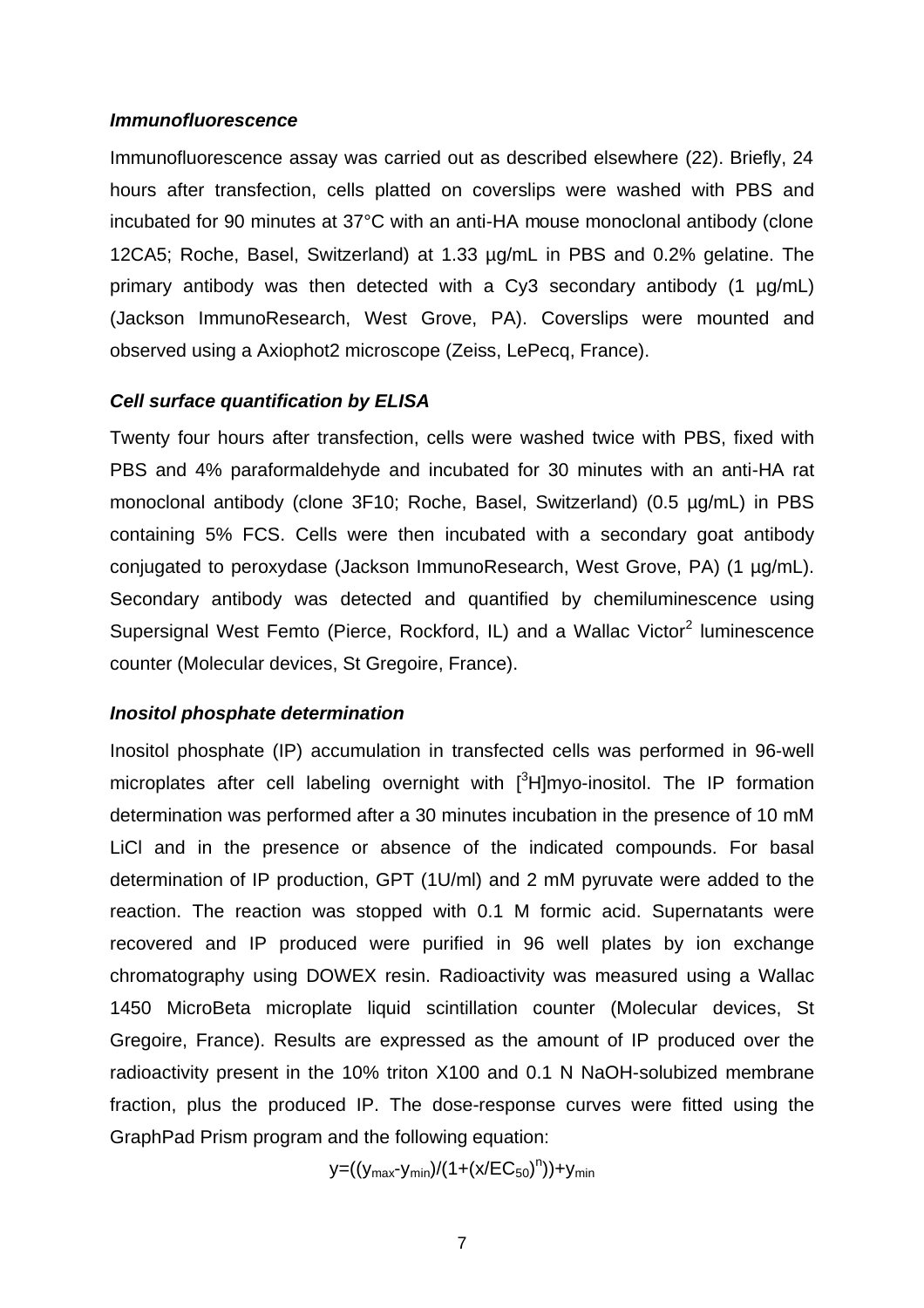#### *Intracellular calcium measurements*

Cells were seeded after transfection in poly-ornithine coated black-walled, clear bottom 96-well plates and cultured for 24 hours. Cells were washed with freshly prepared buffer and loaded with 1  $\mu$ M Ca<sup>2+</sup>-sensitive fluorescent dye Fluo-4AM (Molecular Probes, Leiden, The Netherlands) for 1 hour at 37°C. Cells were washed and incubated with 50 µL of buffer. A drug plate was prepared with the various concentrations of agonist to be tested and 50 µL of 2x-drug solution was added in each well after 20 seconds of recording. Fluorescence signals (excitation 485 nm, emission 525 nm) were measured using the fluorescence microplate reader Flexstation (Molecular devices, St Gregoire, France) at sampling intervals of 1.5 second for 60 seconds.

All data represented correspond to means  $\pm$  SEM from representative experiments performed in triplicate.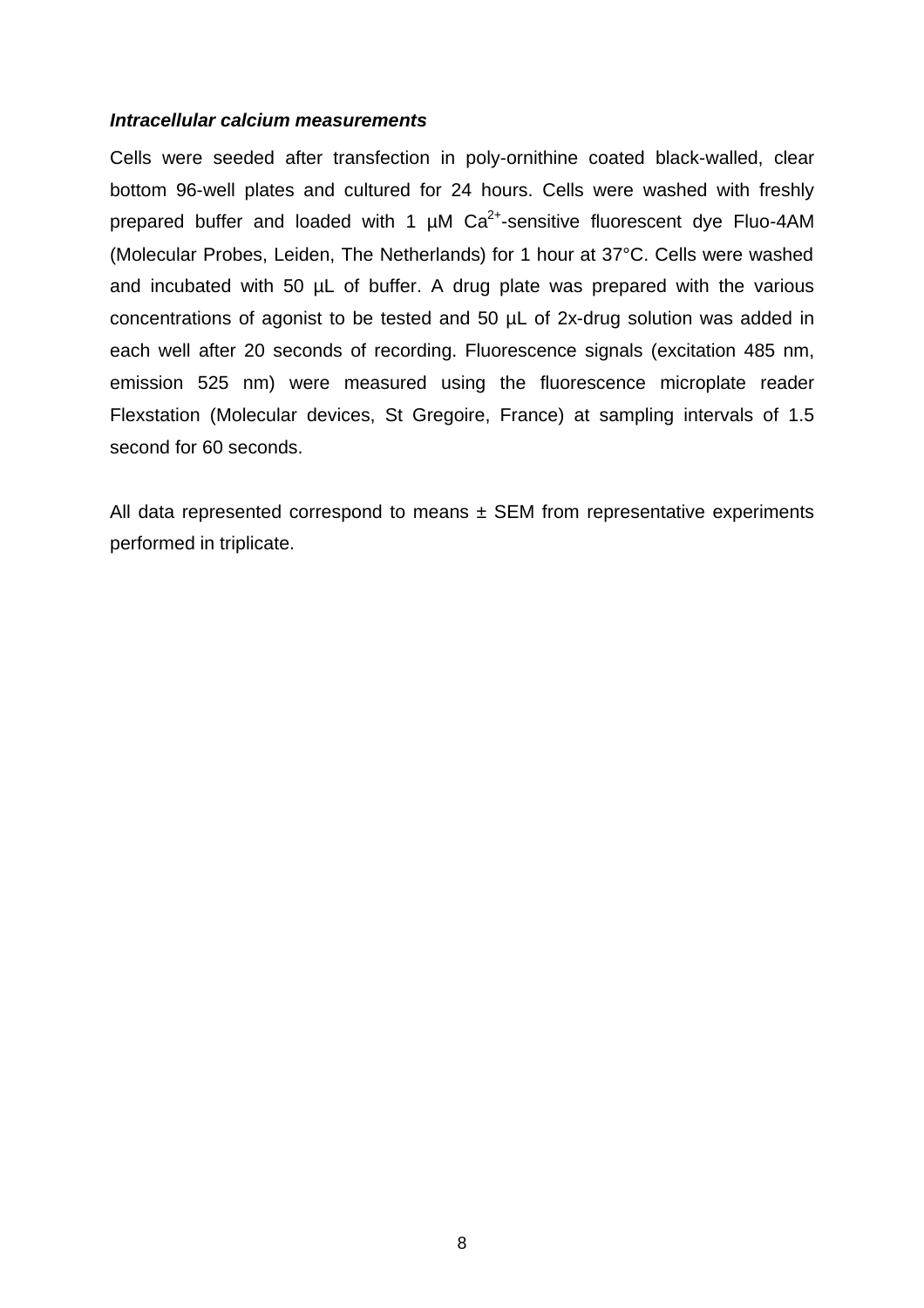#### **Results**

#### *Expression of wild-type and truncated mGlu5 receptors*

To study the functional properties of mGlu $_5$  HD, two truncated constructs were created. The first one, Δ5, was obtained by removing the VFTM and the cysteine-rich domain, and the second, Δ5Δ, was generated by truncating most of the C-terminal tail of Δ5 (Fig. 1A). Both N-terminal HA-tagged truncated mutants were expressed at the cell surface as shown by immunostaining of non-permeabilized cells (Fig. 1B). Under the same conditions, no fluorescence signal was detected at the surface of control cells transfected with the N-terminal HA-tagged  $GABA_{B1}$  subunit of the  $GABA_B$ receptor that cannot reach the cell surface alone (25, 26) or with an empty pRK6 plasmid (not shown).

Surface expression of the HA-tagged mGlu<sub>5</sub>,  $\Delta$ 5 and  $\Delta$ 5 $\Delta$  was then quantified using an ELISA assay. These experiments revealed that, for an equal quantity of plasmid DNA transfected in HEK293 cells, the two truncated mutants were 5 to 10 times less expressed at the cell surface than wild-type receptor (not shown). In order to compare the functional properties of these constructs, conditions were set up to achieve a similar surface expression level as depicted in Fig. 1C.

#### *mGlu5, truncated mutants are constitutively active*

The G-protein coupling activity of mGlu<sub>5</sub>,  $\Delta$ 5 and  $\Delta$ 5 $\Delta$  was examined by measuring IP accumulation. We found a higher IP formation in cells expressing any of these three constructs compared to mock-transfected cells (Fig. 2A). This basal activity represented 291, 211 and 284% of the control IP production, for mGlu<sub>5</sub>,  $\Delta$ 5 and  $\Delta$ 5 $\Delta$ , respectively. Among these three constructs, only the wild-type mGlu<sub>5</sub> could be stimulated by glutamate (Fig. 2A). Even when applied at high concentration (up to 10 mM, not shown), glutamate had no effect on the truncated mutants (Fig. 2A). These data show that the removal of the large extracellular domain suppresses the ability of glutamate to activate the receptor, but does not prevent the truncated constructs to activate G-proteins spontaneously.

As mentioned above, the truncated receptors did not reach efficiently the cell surface, and accumulated in the ER. Therefore, it is possible that the observed high basal IP formation was due to the intracellular accumulation of mGlu $_5$  receptors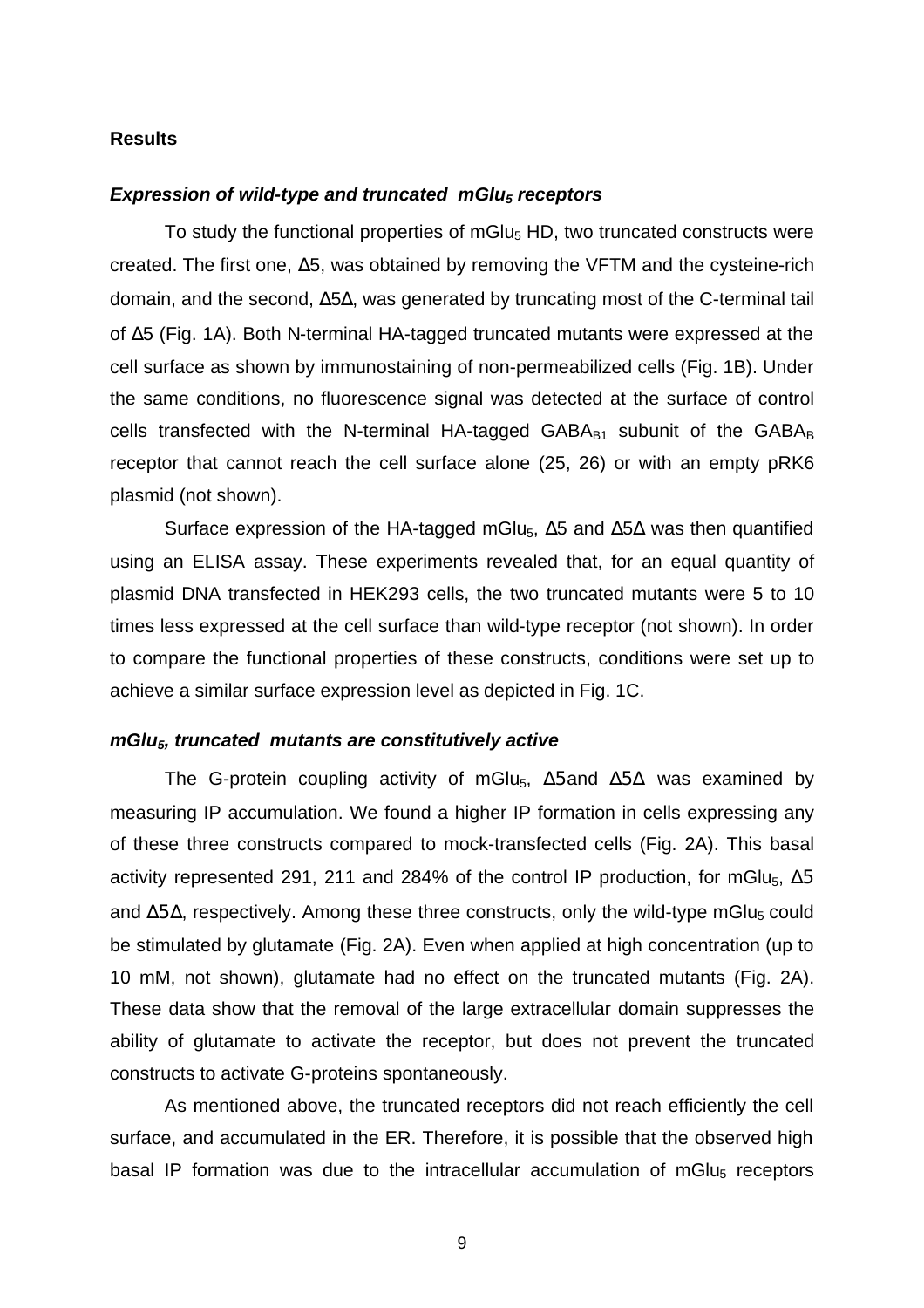rather than to a constitutive activity of the receptor at the cell surface. However we found that a longer version of Δ5Δ with 6 additional residues at the C-terminal end did not reach the cell surface and accumulated in the ER as shown by immunofluorescence studies and ELISA assays performed on intact and permeabilized cells (data not shown). No high basal IP formation could be measured in cells expressing this construct (data not shown). The same was true for a mGlu $_5$ chimeric construct bearing the ER retention signal of the  $GABA_{B1}$  receptor subunit (data not shown). This confirmed that the basal activity measured was mostly generated by receptors at the cell surface.

## *Constitutive activity of D5 and D5D is inhibited by a negative allosteric modulator*

The non-competitive antagonist MPEP binds within the HD of mGlu<sub>5</sub> (20, 27). This compound, often called a negative allosteric modulator, also inhibits the constitutive activity of mGlu<sub>5</sub>. As observed on the wild-type receptor (48.2  $\pm$  15.1%) inhibition, n=8), MPEP also inhibited  $42.8 \pm 1.5\%$  (n=3) and  $46.7 \pm 15.3\%$  (n=7) of the basal IP formation measured in cells expressing Δ5 and Δ5Δ, respectively (Fig. 2B). These effects of MPEP were dose-dependent with IC50 values determined on  $\Delta$ 5 (7.6 ± 6.6 nM, n=3, not shown) or  $\Delta$ 5 $\Delta$  (10.4 ± 6.6 nM, n=7) similar to that determined on mGlu<sub>5</sub> (8.1  $\pm$  4.3 nM, n=8) (Fig. 2B). These data confirm that basal IP formation measured in cells expressing Δ5 or Δ5Δ originates from a constitutive PLC activation by these constructs, and that MPEP does not require the extracellular domain of mGlu<sub>5</sub> to interact with the receptor and acts as an inverse agonist. Furthermore, these data confirm the correct folding of the mGlu<sub>5</sub> HD in the absence of both the large extracellular domain and the long C-terminal tail.

## *In contrast to the wild-type receptor, the truncated mutants are activated by a positive allosteric modulator*

Recently, positive allosteric modulators of various mGlu receptors have been identified (10, 28, 29). Such compounds display no or very low agonist activity, but largely potentiate the action of agonists interacting in the VFTM. Analysis of the putative binding site of the mGlu<sub>1</sub> and mGlu<sub>2</sub> modulators suggested that they bind in the HD of these receptors (29, 30). Very recently, DFB has been reported as a positive allosteric modulator of mGlu<sub>5</sub> (31). In agreement with this study, we found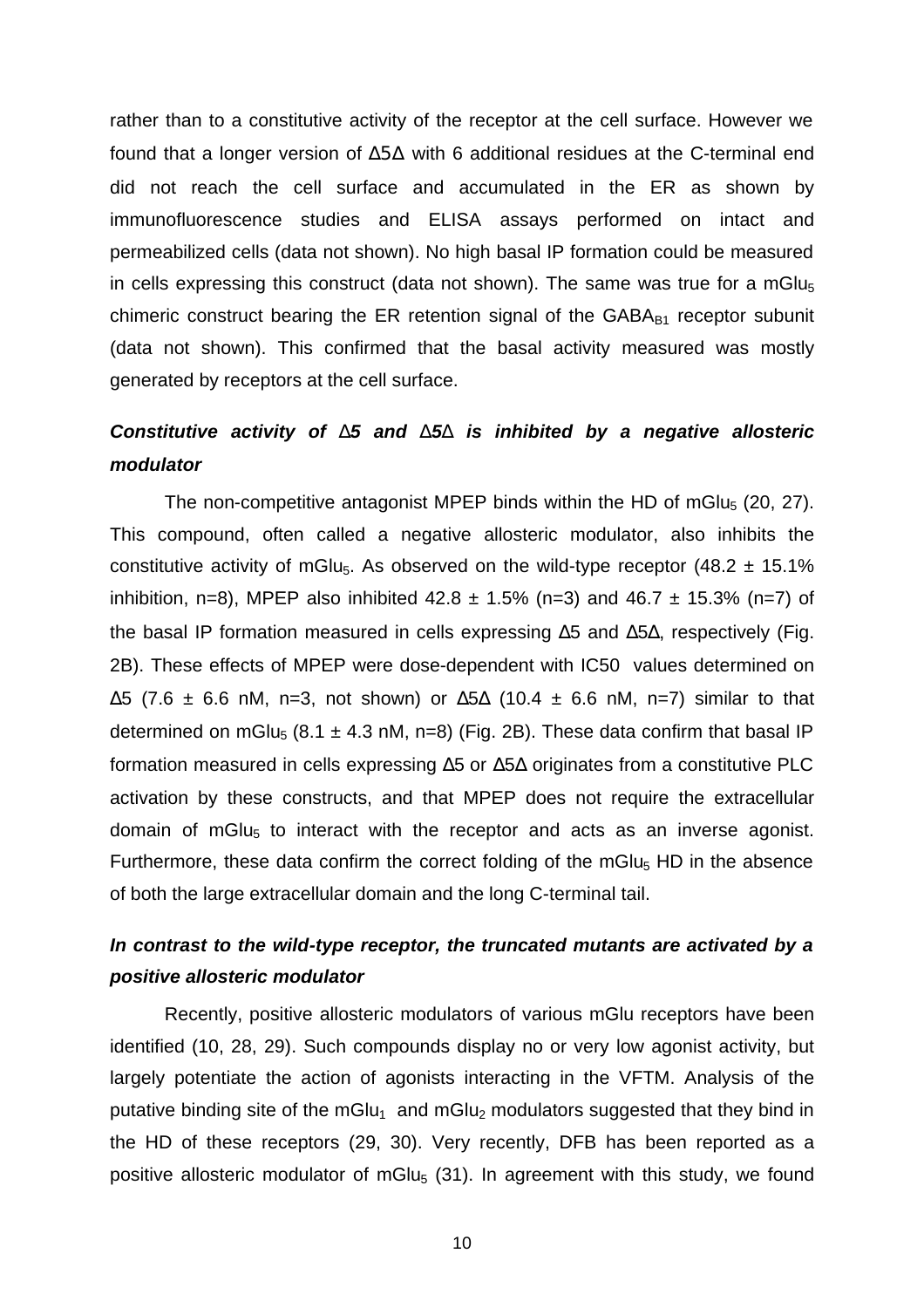that DFB did not activate mGlu<sub>5</sub> receptor when care was taken to remove as much as possible glutamate from the medium (Fig. 3). However, DFB potentiated the action of glutamate, decreasing its  $EC_{50}$  value 2 fold (32.2  $\pm$  9.2 (n=9) to 17.4  $\pm$  4.4 µM (n=4) in the absence and presence of 100 µM DFB, respectively) (Fig. 3A). The same effect was observed with the agonist quisqualate ( $EC_{50}$  23.1  $\pm$  2.3 (n=5) and 13.1  $\pm$ 5.5 nM (n=3) in the absence and presence of DFB, respectively, data not illustrated). The maximal effect of glutamate was however not modified by DFB. As shown in Fig.3B, DFB potentiated quisqualate-induced activation of mGlu<sub>5</sub> with an  $EC_{50}$  value of 11.3  $\pm$  1.4 µM. A similar effect of DFB was observed when the Ca<sup>2+</sup> signal was measured in cells expressing mGlu $_5$  (Fig. 3A).

The effect of DFB was then examined on the truncated receptors Δ5 and Δ5Δ. In contrast to what was observed with the wild-type receptor, DFB activated directly these constructs (Fig. 4A). This effect was dose-dependent with an  $EC_{50}$  value of 12.9  $\pm$  6.3 µM (n=6)(Fig. 4A) identical to that measured for the potentiating effect on the wild-type receptor (Fig. 3A). A similar effect was obtained with Δ5 (data not shown). DFB was also able to induce a Ca<sup>2+</sup> signal in cells expressing  $\Delta$ 5 or  $\Delta$ 5 $\Delta$ (Fig. 4B) with  $EC_{50}$  values of 20.2  $\pm$  1.7 µM and 19.6  $\pm$  1.2 µM, respectively. These data indicate that whereas DFB is a clear positive allosteric modulator devoid of agonist activity on mGlu<sub>5</sub>, it acts as an agonist on the truncated receptors.

#### *DFB-induced activity of D5D is close to the agonist-induced activity of mGlu5*

In order to compare the activities of mGlu<sub>5</sub> and  $\Delta$ 5 $\Delta$ , cell surface expression and basal and agonist-induced IP production were measured in cells transfected with various amounts of plasmid DNA. Both basal and glutamate-induced IP productions were directly proportional to the amount of receptors at the cell surface, the slope of the correlation lines being indicative of the specific (amount of IP produced per receptor) basal and glutamate-induced activity of the receptor (Fig. 4C). When the same analysis was performed with ?5? in the absence and presence of DFB, the same correlation lines were obtained, showing that the specific constitutive activity of ?5? is similar to that of mGlu5, and that DFB-induced activity of ?5? is similar to the glutamate-induced activity of the wild-type receptor (Fig. 4C).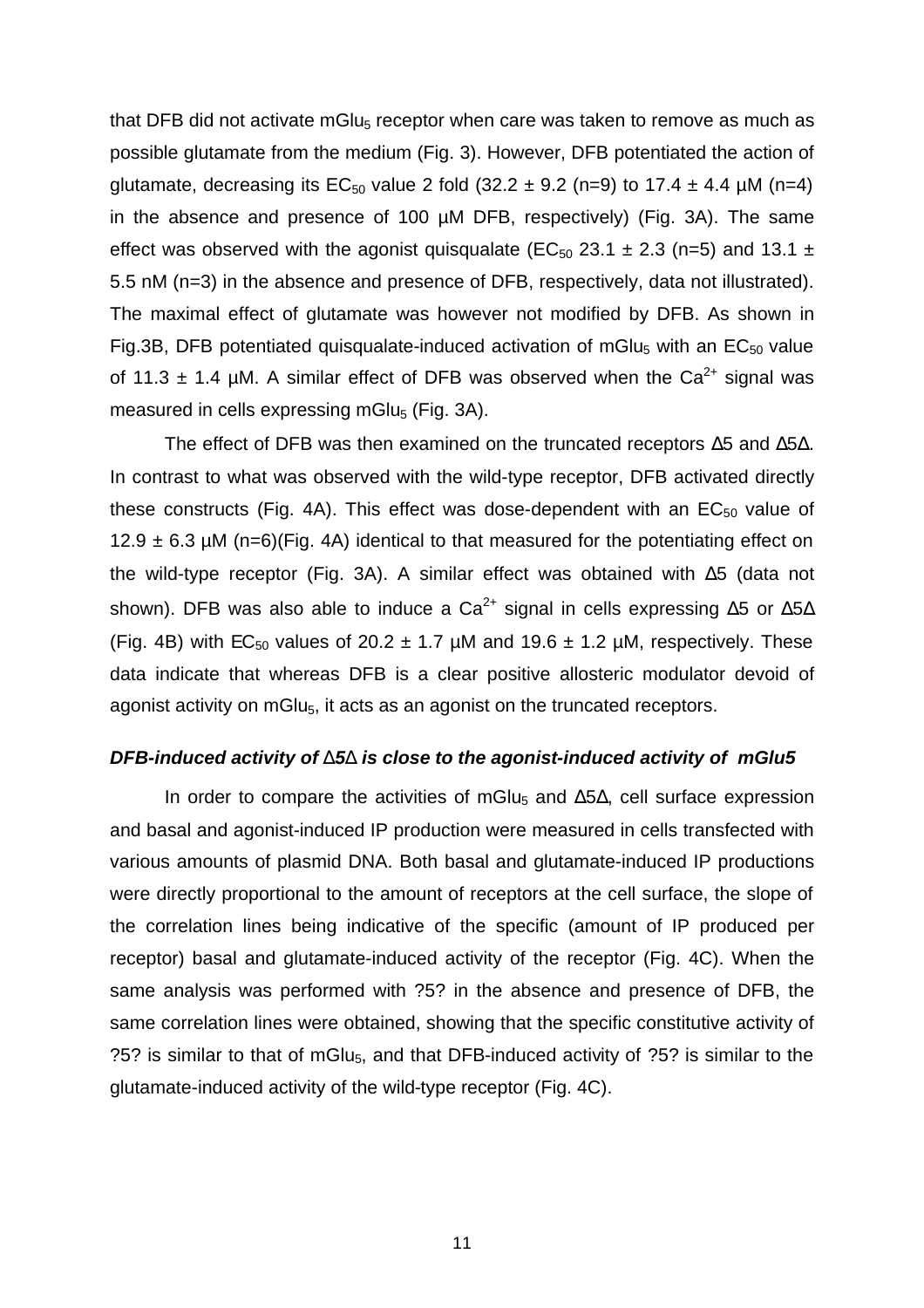## *Inhibition of the DFB-induced response of D5D by MPEP*

Since both DFB and MPEP were found to act on ?5?, we examined whether MPEP could inhibit the action of DFB. As shown in Fig. 5, MPEP inhibited the effect of DFB on IP production or increase in intracellular  $Ca^{2+}$  in cells expressing ?5?. However, even at high concentration, MPEP only partly inhibited the effect of DFB on Δ5Δ. This indicates a complex interaction between MPEP and DFB binding sites, in agreement with the partial inhibition of  $[^{3}H]$ -methoxyPEPy (an analog of MPEP) binding by DFB on the wild-type receptor (31).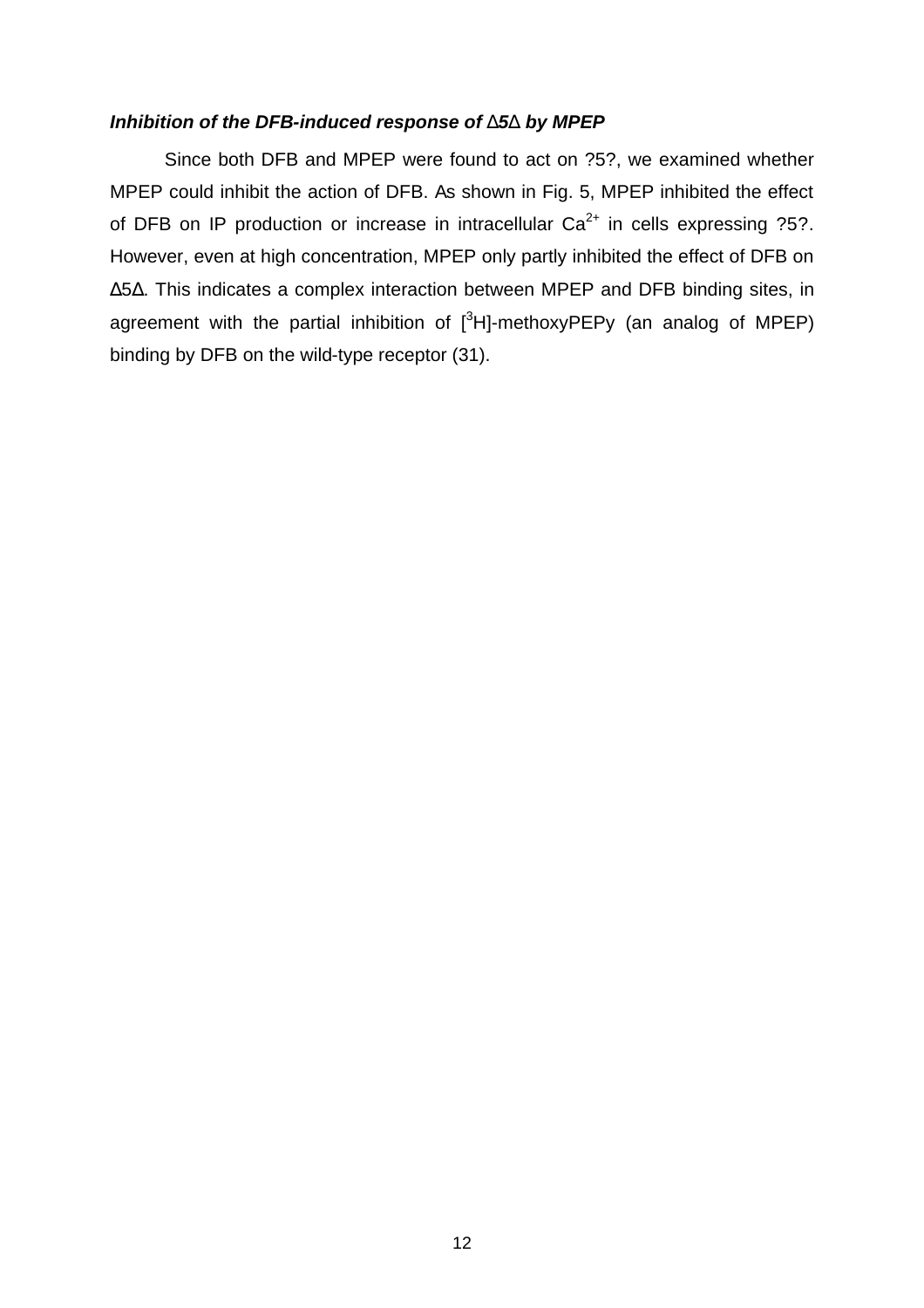#### **Discussion**

The present study demonstrates that mGlu<sub>5</sub> HD can activate PLC in the absence of both the large extracellular domain (the VFTM and the cysteine-rich domain) and the long C-terminal intracellular tail. Indeed, this domain of the mGlu<sub>5</sub> receptor displays a similar constitutive activity as the wild-type receptor. Moreover, we show that the inverse agonist MPEP conserved its activity on this truncated mutant. Finally, our data demonstrate that the positive allosteric modulator DFB is acting as a full agonist on this domain. These data shed light on the possible mechanism of action of such positive allosteric modulators of class-III GPCRs.

Our data clearly indicate that both the inverse agonist MPEP, and the positive allosteric regulator DFB do not need the large extracellular domain of mGlu $_5$  to exert their action. Indeed, our data indicate that they directly interact within the HD of this receptor, therefore at a site distinct from the orthosteric ligand binding site located in the VFTM (10, 12). This is in agreement with the proposed binding site of the noncompetitive antagonists of mGlu<sub>5</sub> (MPEP) (20, 27), and mGlu<sub>1</sub> (21, 30, 32). Of interest, when a detailed analysis of these antagonists binding sites have been performed by site directed mutagenesis and molecular modeling, the binding pocket was found to be equivalent to that of retinal in rhodopsin (20, 27, 30). Although positive modulators of mGlu receptors have been identified only recently (28, 29, 31), one study analyzed the binding site of the mGlu $_2$  potentiator LY487379 (29). In that case again, the binding pocket was found to be located within the HD, with important residues located in TM IV and V. In agreement with the latter study, our data also indicate the positive modulator DFB binds in the HD of mGlu $_5$ . However, the effect of DFB was not fully inhibited by MPEP in agreement with the reported partial inhibition of MPEP binding by DFB (31). This indicates a complex interaction between these two ligands suggesting they act at different sites. This reinforces the need for a detailed analysis of the DFB site.

Group-I mGluRs, mGlu<sub>1a</sub>, mGlu<sub>5a</sub> and mGlu<sub>5b</sub> display constitutive activity in heterologous expression systems (17, 18). The absence of inverse agonist activity of competitive antagonists known to prevent VFTM closure lead us to propose that the constitutive activity originates from the HD able to reach an active state even if the VFTM stays open (19, 21). In agreement with this possibility, non-competitive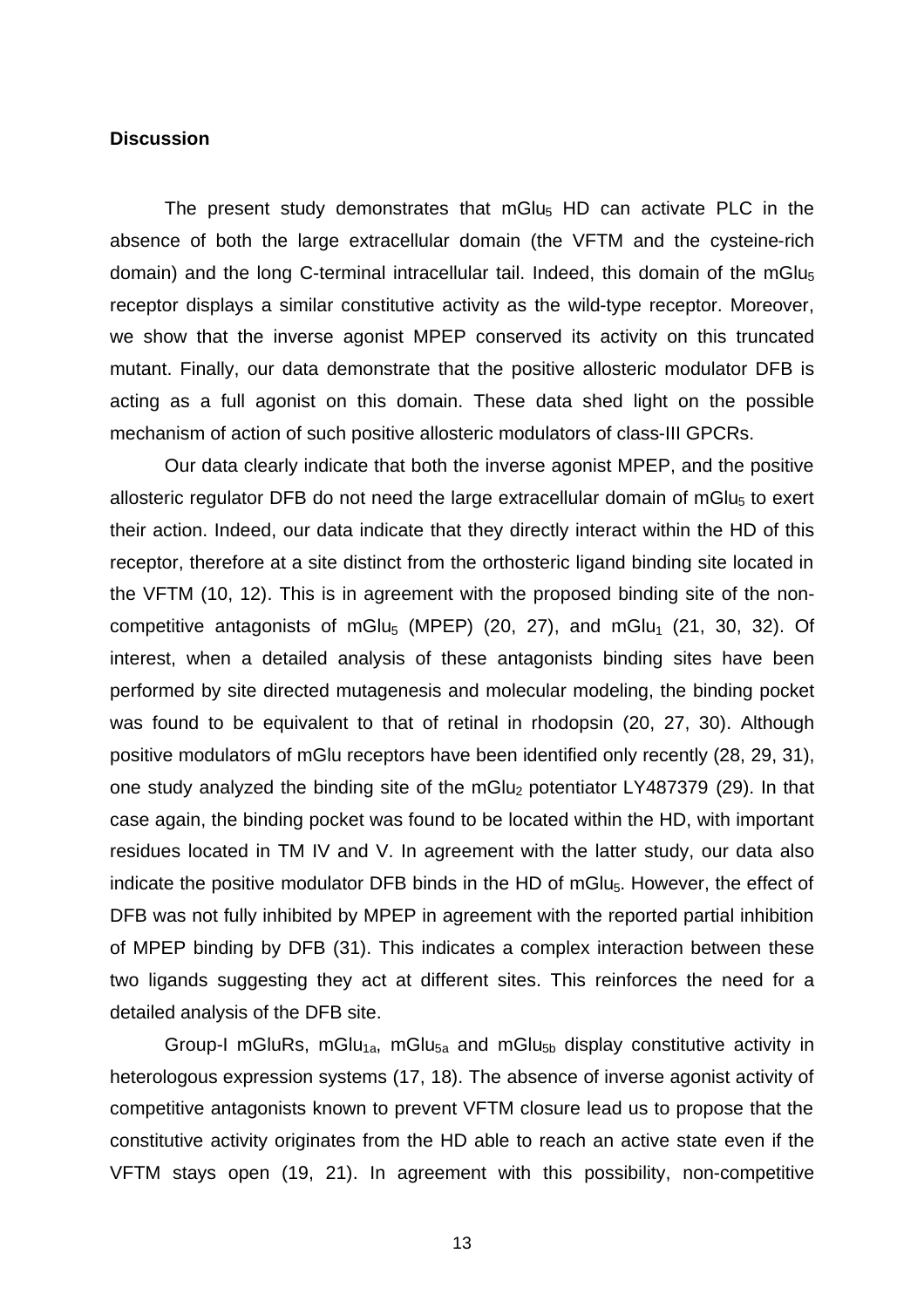antagonists interacting in the HD have inverse agonist activity (20, 21). Our present data showing the HD of mGlu $_5$  displays the same constitutive activity as the wild-type receptor strongly support this idea. A kinetic model recently developed also confirmed this idea and, of interest, showed that the allosteric coupling between the VFTM and the HD is not strict (19). In other words, the change in conformation of one domain only influences the equilibrium constant between the two states of the other domain, but does not force it to adopt a specific conformation. Such a finding is likely of importance since we recently reported that the constitutive activity of group-I mGluRs is tightly regulated by the intracellular proteins Homer in neurons (33). As such, group-I mGluRs can be activated either by extracellular glutamate or by the intracellular protein Homer1a. The low allosteric coupling between the HD and the VFTM allows the intracellular protein Homer1a not to increase dramatically glutamate affinity. Thus, the receptor can retain its ability to be further activated by extracellular glutamate in a physiological range of concentration (19).

Our data confirm that the positive allosteric modulator of mGlu<sub>5</sub>, DFB is devoid of agonist activity on the wild-type receptor (it is not able to activate the full length receptor by itself) (31). We previously proposed that such a ligand is not able to directly stabilize the active state of the HD, but instead facilitates the active closed state of the VFTM to activate it (19). This proposal is clearly not consistent with our present data showing DFB activates the HD expressed alone to a similar extent as glutamate on the full length receptor. Accordingly, it appears that the presence of the VFTM prevents DFB from activating the HD, a conclusion not consistent with a weak allosteric coupling between the VFTM and the HD. How can one reconcile these observations? Recent findings revealed GPCRs likely exist in at least 3 states, a Rg (ground) state that corresponds to the totally inactive state stabilized by inverse agonists, a R state that is able to activate G-proteins though with a low efficacy, and a R\* state that corresponds to the active state of the receptor stabilized by full agonists (34, 35). By analogy, we propose the HD of mGlu $_5$  also exists in these 3 states: HDg, HD and HD\*. The equilibrium between HDg and HD may not be controlled by the VFTM. This equilibrium would be at the origin of the observed constitutive activity not inhibited by competitive antagonists, but by non-competitive ones directly acting in the HD (Fig. 6). In contrast, the HD\* state would require the VFTM to be in the active state, such that DFB would not be able to activate the receptor without agonists. In contrast, in the absence of VFTM, the HD would be able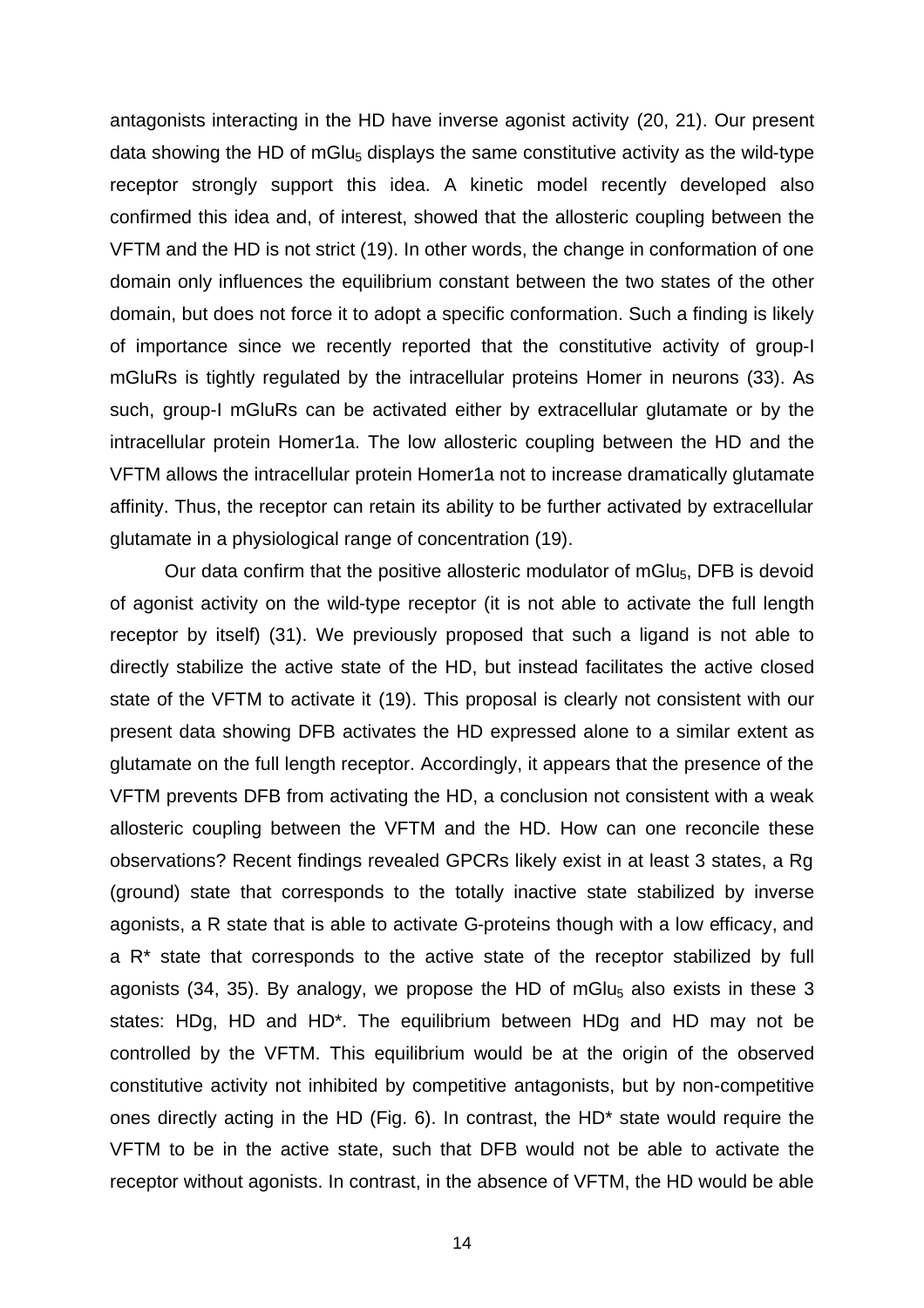to reach more freely the fully active state HD\* in the presence of DFB (Fig. 6). Since mGluRs are constitutive dimers, it is possible that the HD can oscillate between HDg and HD states when the dimer of VFTMs is in the resting orientation (R in Fig. 6). On the other hand, when the dimer of VFTMs is in the active orientation (A in Fig. 6), the HD can reach the HD<sup>\*</sup> state that is stabilized by DFB. Accordingly, it is possible that the formation of a specific form of the HD dimer is stabilized by DFB. However, further experiments are required to confirm this proposal.

The periplasmic binding proteins are known to bind their ligand in the periplasmic space and to deliver it to a transmembrane complex responsible for the transport of the molecule inside the bacteria (11, 36). Among the hypotheses for the activation mechanism of class-III GPCRs, it was proposed that the VFTM would bind the ligand and deliver it to another site within the HD leading to its activation (37). Our data show that the mGlu<sub>5</sub> HD cannot be activated by glutamate up to a concentration of 10 mM. This is not due to the inability of this domain to be activated since DFB can fully activate this domain. Such an observation favors therefore the second proposal that originates from the crystal structure of the mGlu<sub>1</sub> VFTM (10, 12, 16). Indeed, this domain forms dimers and a large change in conformation of the dimer is observed upon agonist binding (Fig. 6). This is assumed to stabilize a specific conformation of the dimer of associated HDs leading to their activation (Fig. 6). As mentioned above, class-III VFTMs are not only involved in ligand binding but also in the dimerization process of these receptors (14, 15, 38). Such a dimer formation is assumed to be crucial for the intramolecular transduction between the VFTM and the HD (10). Whether dimerization of GPCRs is required for G-protein activation is still a matter of intense debate (39-42). At least our data show that the stabilization (and even disulfide cross-linking between the subunits) of class-III dimers by the VFTM is not required for the HD to activate G-proteins. Accordingly, either the HD can dimerize by itself, or dimerization is not required for G-protein activation.

There is actually a lot of pharmaceutical interests in identifying new allosteric modulators of mGluRs as potential new therapeutic agents. Our data show that the use of the HD of mGluRs may be a good tool to identify such new ligands since an agonist rather than a positive modulator has to be identified. The group of Conklin also highlighted the potential use of receptor activated solely by synthetic ligands (RASSL) (43). HDs of mGluRs may constitute new possibilities to develop such tools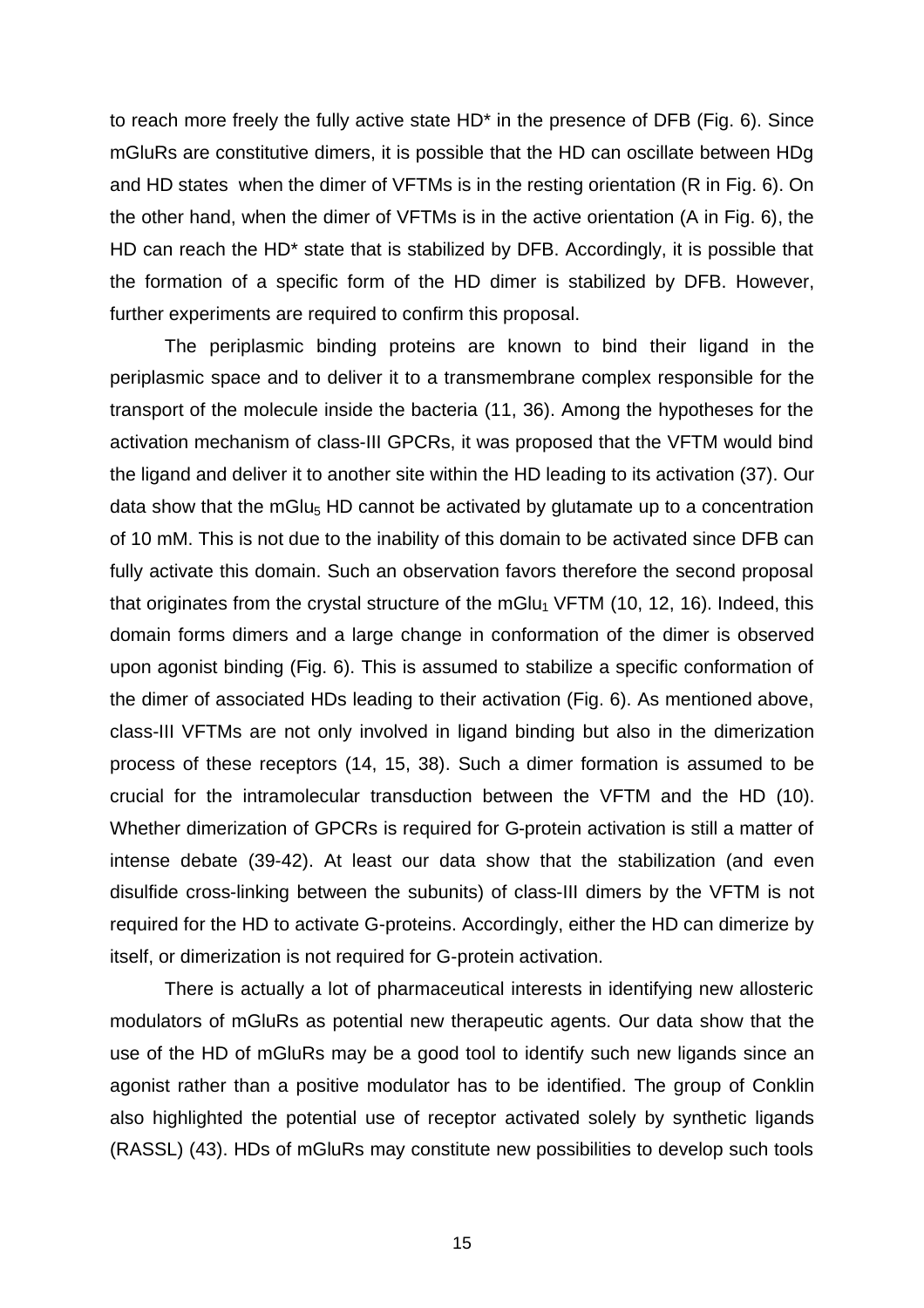that can be targeted in specific neuronal compartment not attainable with other mutant GPCRs.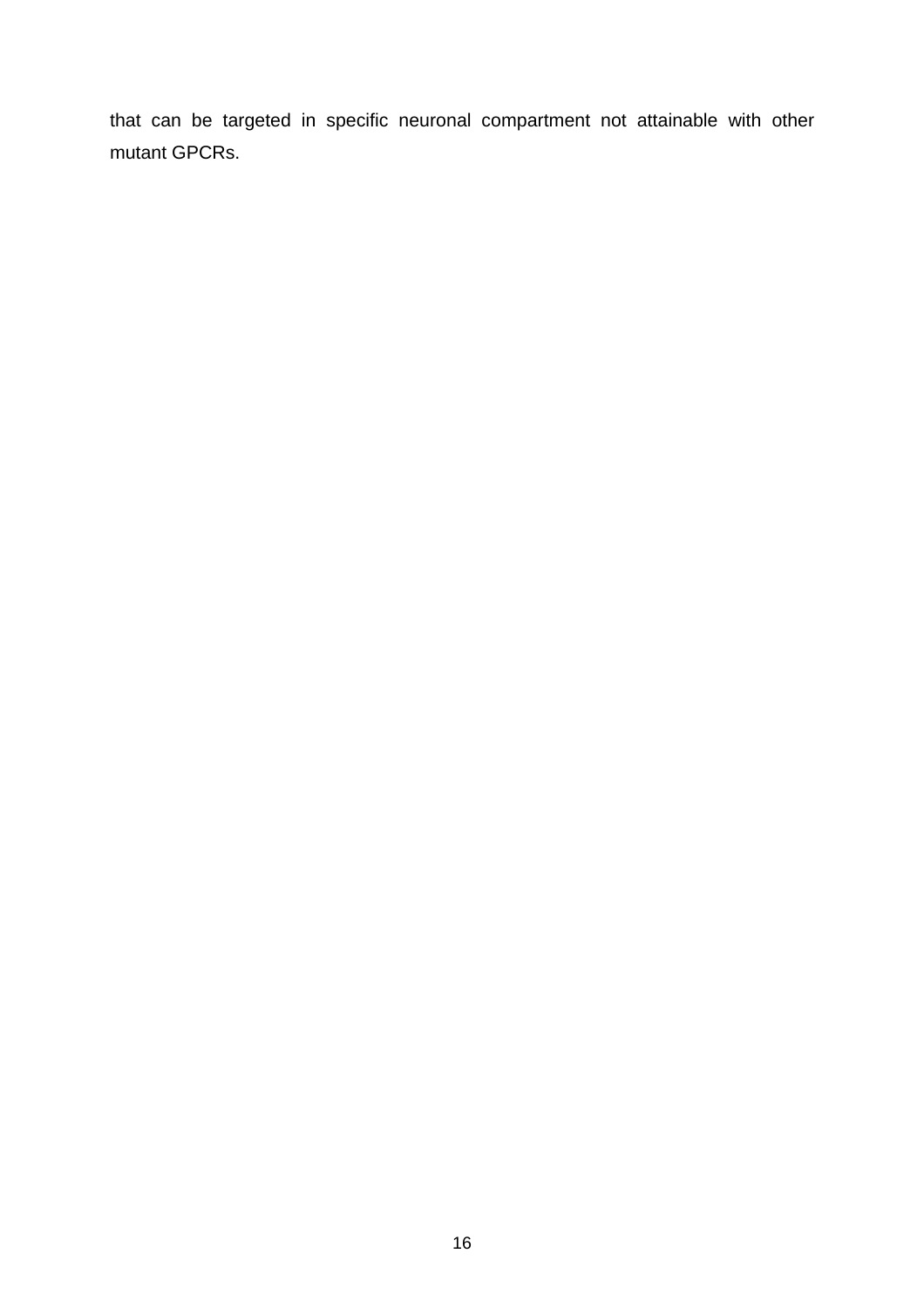## **Acknowledgements**

The authors whish to thank Dr. P. Rondard for the critical reading of the manuscript, and all other members of the Pin's lab for constant support. This work was supported by CNRS, the Action Concertée Incitative "Molécules et Cibles Thérapeutiques" from the french government, the "Comité Parkinson" from the Fondation de France, the Fondation pour la Recherche Médicale and the Region Languedoc-Roussillon. CG, JK and JL were supported by fellowships from the Fondation pour la Recherche Médicale (CG), CNRS (JK) and Aventis Pharma (JL).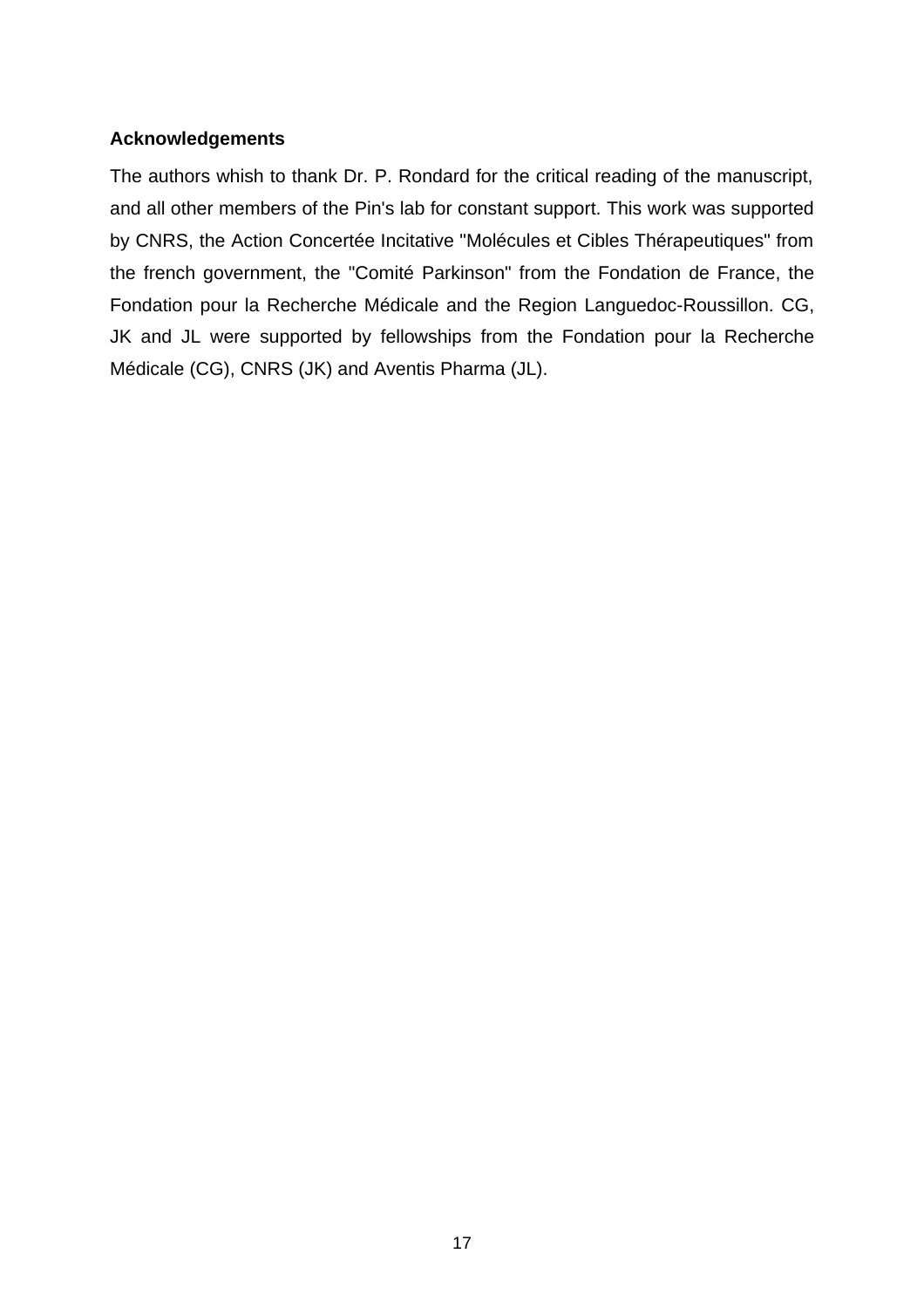#### **References**

1. Bockaert, J. & Pin, J.-P. (1999) *EMBO J.* **18,** 1723-1729.

2. Bockaert, J., Claeysen, S., Becamel, C., Pinloche, S. & Dumuis, A. (2002) *Int Rev Cytol* **212,** 63-132.

3. Fredriksson, R., Lagerstrom, M. C., Lundin, L. G. & Schioth, H. B. (2003) *Mol Pharmacol* **63,** 1256-72.

4. Lefkowitz, R. J., Cotecchia, S., Samama, P. & Costa, T. (1993) *Trends Pharmacol. Sci.* **14,** 303-307.

5. Leff, P. (1995) *Trends Pharmacol. Sci.* **16,** 89-97.

6. Ji, T. H., Grossmann, M. & Ji, I. (1998) *J Biol Chem* **273,** 17299-302.

7. O'Hara, P. J., Sheppard, P. O., Thøgersen, H., Venezia, D., Haldeman, B. A., McGrane, V., Houamed, K. M., Thomsen, C., Gilbert, T. L. & Mulvihill, E. R. (1993) *Neuron* **11,** 41-52.

8. Takahashi, K., Tsuchida, K., Tanabe, Y., Masu, M. & Nakanishi, S. (1993) *J. Biol. Chem.* **268,** 19341-19345.

9. Okamoto, N., Hori, S., Akazawa, C., Hayashi, Y., Shigemoto, R., Mizuno, N. & Nakanishi, S. (1994) *J. Biol. Chem.* **269,** 1231-1236.

10. Pin, J.-P., Galvez, T. & Prezeau, L. (2003) *Pharmacol. Ther.* **98,** 325-354.

11. Felder, C., Graul, R., Lee, A., Merkle, H. & Sadee, W. (1999) *AAPS Pharmsci* **1,** article 2 (http://www.pharmsci.org).

12. Kunishima, N., Shimada, Y., Tsuji, Y., Sato, T., Yamamoto, M., Kumasaka, T., Nakanishi, S., Jingami, H. & Morikawa, K. (2000) *Nature* **407,** 971-977.

13. Tsuchiya, D., Kunishima, N., Kamiya, N., Jingami, H. & Morikawa, K. (2002) *Proc Natl Acad Sci U S A* **99,** 2660-5.

14. Tsuji, Y., Shimada, Y., Takeshita, T., Kajimura, N., Nomura, S., Sekiyama, N., Otomo, J., Usukura, J., Nakanishi, S. & Jingami, H. (2000) *J Biol Chem* **275,** 28144- 51.

15. Romano, C., Yang, W.-L. & O'Malley, K. L. (1996) *J. Biol. Chem.* **271,** 28612- 28616.

16. Jensen, A. A., Greenwood, J. R. & Bräuner-Osborne, H. (2002) *Trends Pharmacol. Sci.* **23,** 491-493.

17. Joly, C., Gomeza, J., Brabet, I., Curry, K., Bockaert, J. & Pin, J.-P. (1995) *J. Neurosci.* **15,** 3970-3981.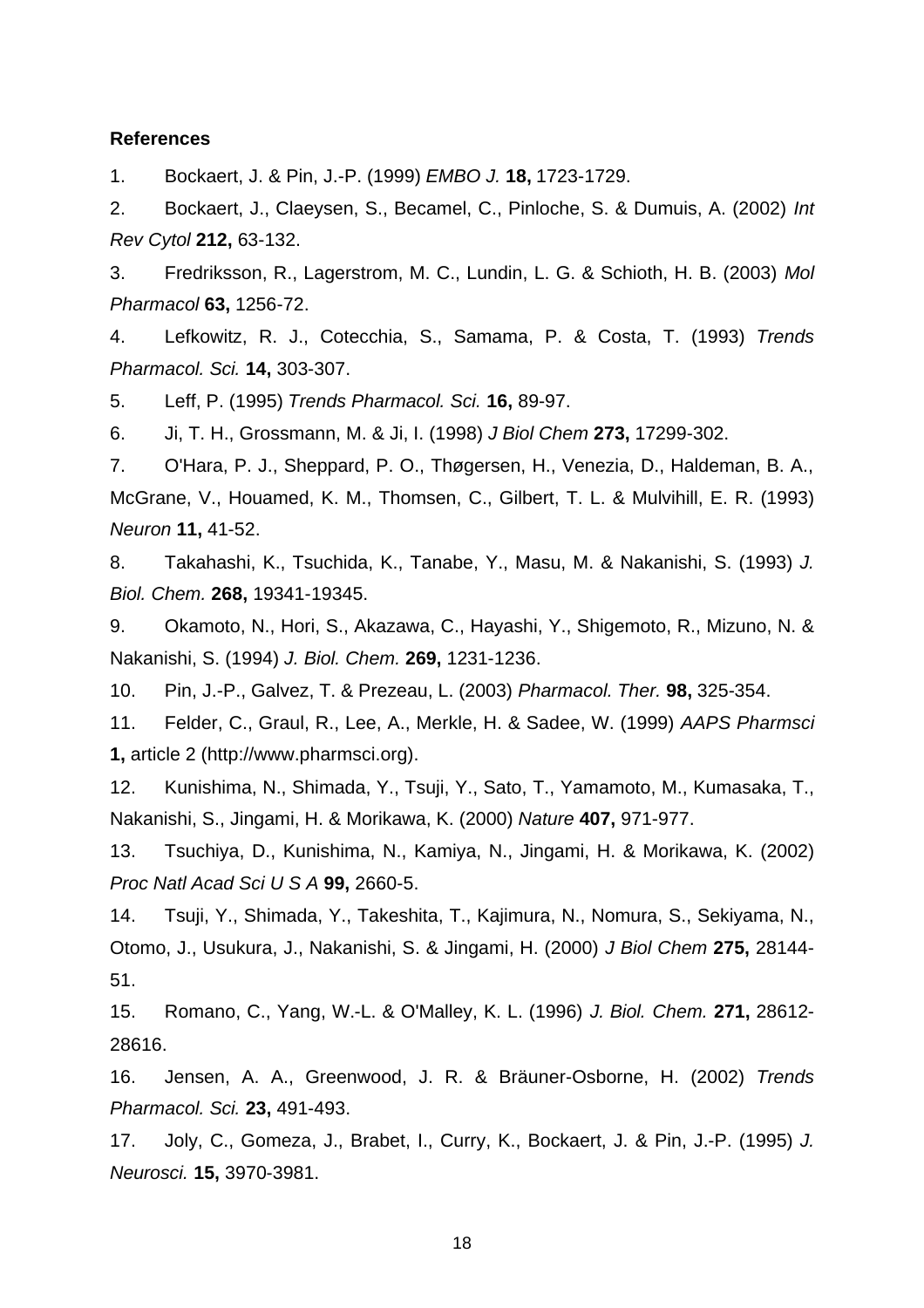18. Prézeau, L., Gomeza, J., Ahern, S., Mary, S., Galvez, T., Bockaert, J. & Pin, J.-P. (1996) *Mol. Pharmacol.* **49,** 422-429.

19. Parmentier, M.-L., Prézeau, L., Bockaert, J. & Pin, J.-P. (2002) *Trends Pharmacol. Sci.* **23,** 268-274.

20. Pagano, A., Rüegg, D., Litschig, S., Stoehr, N., Stierlin, C., Heinrich, M., Floersheim, P., Prézeau, L., Carroll, F., Pin, J.-P., Cambria, A., Vranesic, I., Flor, P. J., Gasparini, F. & Kuhn, R. (2000) *J. Biol. Chem.* **275,** 33750–33758.

21. Carroll, F. Y., Stolle, A., Beart, P. M., Voerste, A., Brabet, I., Mauler, F., Joly, C., Antonicek, H., Bockaert, J., Müller, T., Pin, J. P. & Prézeau, L. (2001) *Mol. Pharmacol.* **59,** 965-973.

22. Ango, F., Albani-Torregrossa, S., Joly, C., Robbe, D., Michel, J.-M., Pin, J.-P., Bockaert, J. & Fagni, L. (1999) *Neuropharmacology* **38,** 793-803.

23. Brabet, I., Parmentier, M.-L., De Colle, C., Bockaert, J., Acher, F. & Pin, J.-P. (1998) *Neuropharmacology* **37,** 1043-1051.

24. Buu-Hoi, N. P. & Saint-Ruf, G. (1967) *Bull. Soc. Chim. Fr.***,** 955-960.

25. Margeta-Mitrovic, M., Jan, Y. N. & Jan, L. Y. (2000) *Neuron* **27,** 97-106.

26. Pagano, A., Rovelli, G., Mosbacher, J., Lohmann, T., Duthey, B., Stauffer, D., Ristig, D., Schuler, V., Meigel, I., Lampert, C., Stein, T., Prézeau, L., Blahos, J., Pin, J.-P., Froestl, W., Kuhn, R., Heid, J., Kaupmann, K. & Bettler, B. (2001) *J. Neurosci.* **21,** 1189–1202.

27. Malherbe, P., Kratochwil, N., Zenner, M. T., Piussi, J., Diener, C., Kratzeisen, C., Fischer, C. & Porter, R. H. P. (2003) *Mol. Pharmacol.* **64,** 823–832.

28. Knoflach, F., Mutel, V., Jolidon, S., Kew, J. N., Malherbe, P., Vieira, E., Wichmann, J. & Kemp, J. A. (2001) *Proc Natl Acad Sci U S A* **98,** 13402-13407.

29. Schaffhauser, H. J., Rowe, B. A., Morales, S., Chavez-Noriega, L. E., Yin, R., Jachec, C., Rao, S. P., Bain, G., Pinkerton, A. B., Vernier, J.-M., Bristow, L. J., Varney, M. A. & Daggett, L. P. (2003) *Mol Pharmacol* **64,** 798–810.

30. Malherbe, P., Kratochwil, N., Knoflach, F., Zenner, M. T., Kew, J. N., Kratzeisen, C., Maerki, H. P., Adam, G. & Mutel, V. (2003) *J Biol Chem* **278,** 8340-7.

31. O'Brien, J. A., Lemaire, W., Chen, T.-B., Chang, R. S. L., Jacobson, M. A., Ha, S. N., Lindsley, C. W., Schaffhauser, H. J., Sur, C., Pettibone, D. J., Conn, P. J. & Williams Jr., D. L. (2003) *Mol Pharmacol* **64,** 731-40.

32. Litschig, S., Gasparini, F., Rueegg, D., Munier, N., Flor, P. J., Vranesic, I.-T., Prézeau, L., Pin, J.-P., Thomsen, C. & Kuhn, R. (1999) *Mol. Pharmacol.* **55,** 453-461.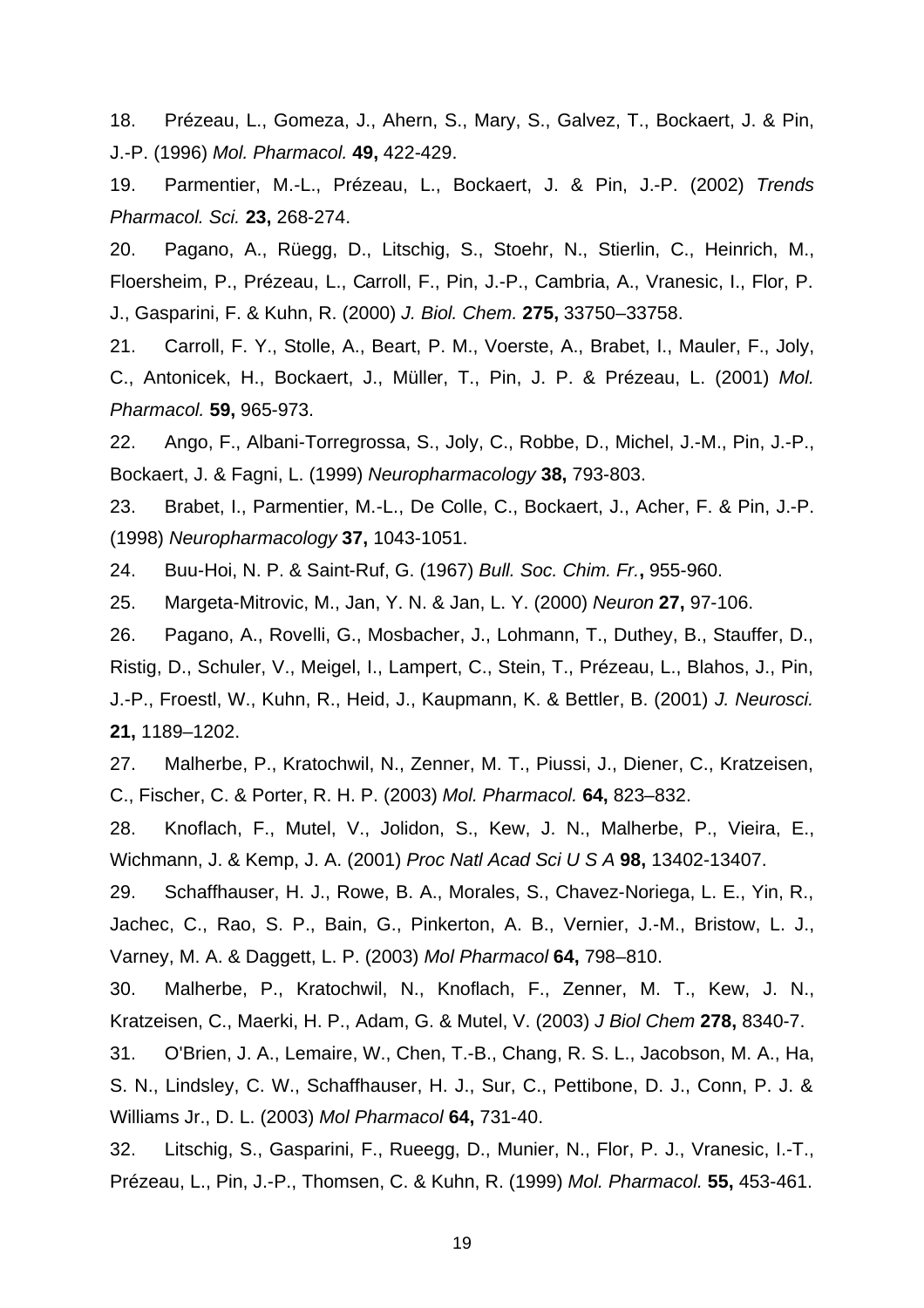33. Ango, F., Prézeau, L., Muller, T., Worley, P. F., Pin, J. P., Bockaert, J. & Fagni, L. (2001) *Nature* **411,** 962-965.

34. Joubert, L., Claeysen, S., Sebben, M., Bessis, A. S., Clark, R. D., Martin, R. S., Bockaert, J. & Dumuis, A. (2002) *J Biol Chem* **277,** 25502-11.

35. Okada, T., Ernst, O. P., Palczewski, K. & Hofmann, K. P. (2001) *Trends Biochem Sci* **26,** 318-24.

36. Quiocho, F. A. (1990) *Phil. Trans. R. Soc. Lond. B* **326,** 341-351.

37. Pin, J.-P. & Bockaert, J. (1995) *Curr. Op. Neur.* **5,** 342-349.

38. Ray, K. & Hauschild, B. C. (2000) *J Biol Chem* **275,** 34245-51.

39. Bouvier, M. (2001) *Nat. Rev. Neurosci.* **2,** 274-286.

40. Baneres, J. L., Martin, A., Hullot, P., Girard, J. P., Rossi, J. C. & Parello, J. (2003) *J Mol Biol* **329,** 801-814.

41. Liang, Y., Fotiadis, D., Filipek, S., Saperstein, D. A., Palczewski, K. & Engel, A. (2003) *J Biol Chem* **278,** 21655-62.

42. Hamm, H. E. (2001) *Proc Natl Acad Sci U S A* **98,** 4819-21.

43. Scearce-Levie, K., Coward, P., Redfern, C. H. & Conklin, B. R. (2001) *Trends Pharmacol Sci* **22,** 414-20.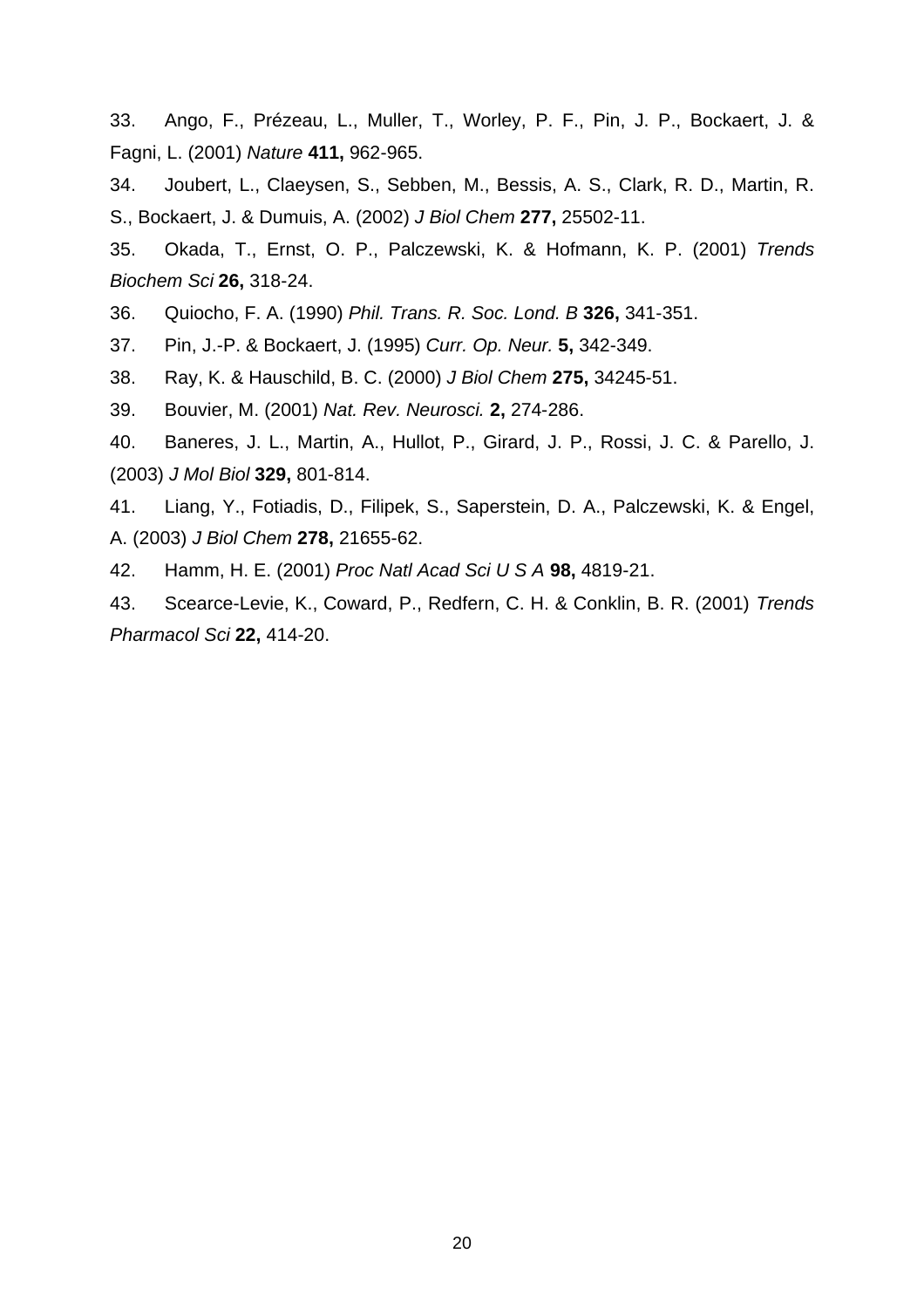## **Figure legends**

#### *Figure 1. Cell surface expression of mGlu5, D5 and D5D.*

**A.** Schematic representation of mGlu<sub>5</sub>, Δ5 and Δ5Δ and location of the sites of truncation. VFTM stands for venus flytrap module, CRD for cysteine-rich domain and HD for heptahelical domain. The white box represents the HA tag and the grey box corresponds to the signal peptide of mGlu<sub>5</sub>. **B.** Surface expression of mGlu<sub>5</sub>, Δ5 and Δ5Δ in HEK 293 cells was detected by immunofluorescence on non permeabilized cells. **C.** Quantification of cell surface expression of mGlu<sub>5</sub>, Δ5 and Δ5Δ by ELISA on intact cells. Cells were transfected with 0.6, 5 and 5 µg of plasmids expressing mGlu<sub>5</sub>,  $\Delta$ 5 and  $\Delta$ 5 $\Delta$ , respectively.

#### *Figure 2. Like mGlu5, D5 and D5D are constitutively active.*

**A.** IP production measured in mGlu<sub>5</sub>,  $\Delta$ 5 and  $\Delta$ 5 $\Delta$  or mock transfected HEK 293 cells under basal conditions (white bars) or in the presence of 1 mM Glu (black bars). Basal IP formation in mock-transfected cell is highlighted by a dotted line. Data corresponds to the ratio between total IP produced by the cells and the total radioactivity remaining in the membranes plus the produced IPs. **B.** MPEP decreased the basal IP production in HEK293 cells expressing mGlu<sub>5</sub> (open circles) and  $\Delta$ 5 $\Delta$ receptors (closed circles). Results are expressed as the percentage of the basal IP production measured in the absence of MPEP.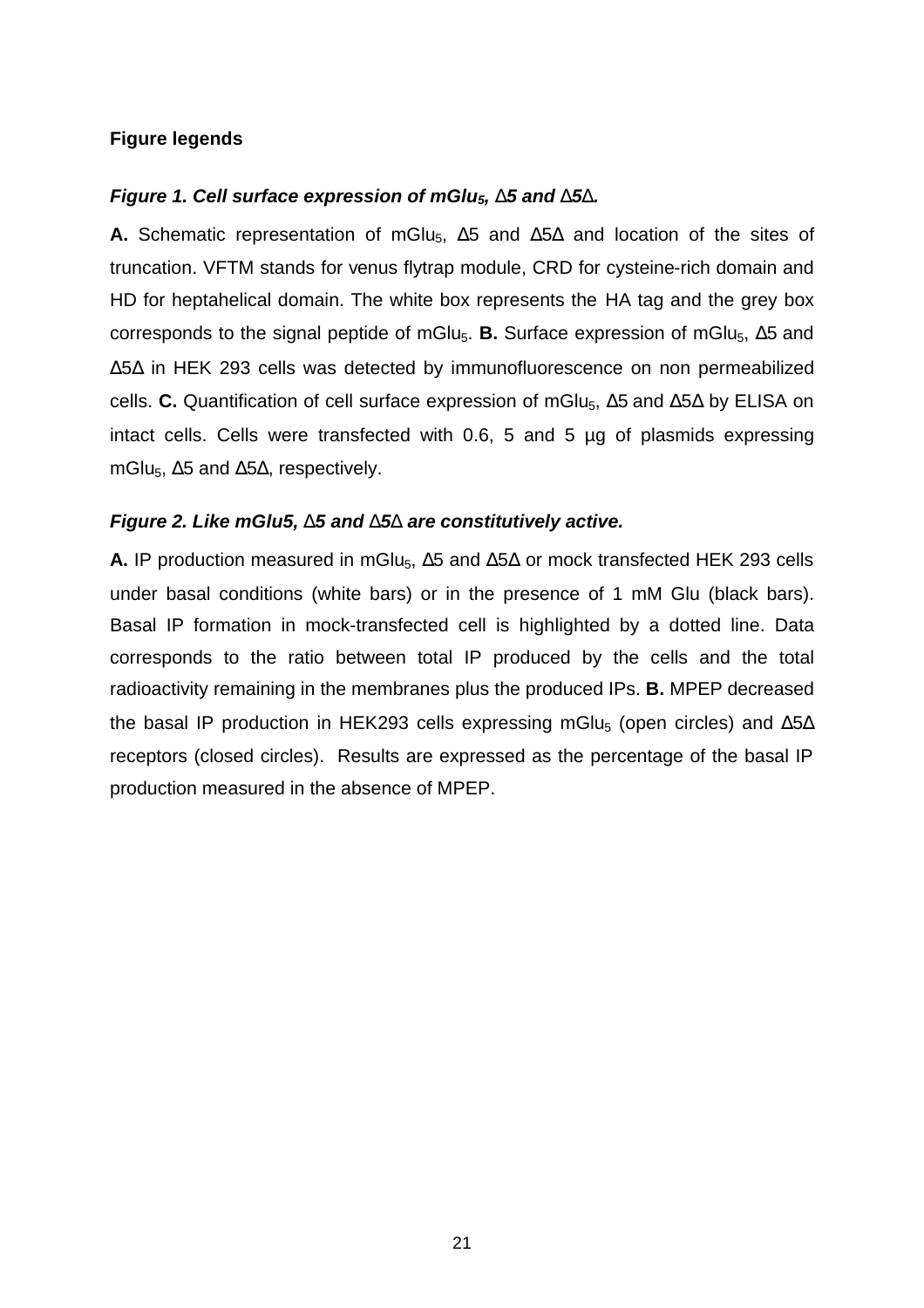#### *Figure 3. DFB potentiates agonist-induced activity of wild-type mGlu5.*

**A.** Effect of increasing concentrations of glutamate in the absence (CTR, open circles) or presence (DFB, closed circles) of 100 µM DFB on IP production in cells expressing mGlu<sub>5</sub>. **B.** Effect of increasing concentration of DFB was measured on cells expressing mGlu<sub>5</sub> in the absence (open circles) or presence of 10 nM quisqualate (black circles). **Insert:** the effect of 10 nM quisqualate on intracellular  $Ca<sup>2+</sup>$  concentration was measured under control condition (C) or in the presence of 100 µM DFB (DFB). Vertical bar represents a change in the fluorescence signal of 1000 units. Data are expressed as the percentage of the maximal effect measured with quisqualate plus DFB.

#### *Figure 4. Direct activation of D5D by the positive allosteric regulator DFB.*

**A.** Effect of increasing doses of DFB on Δ5Δ. DFB dose-dependently activates the truncated receptor Δ5Δ. The curve has been normalized such that the basal response is zero and the maximum is 100 %. **Insert:** IP formation (% above the basal) was induced by DFB only in cells expressing Δ5Δ and not in cells expressing mGlu5. **B.** Direct stimulation of Δ5 and Δ5Δ by 100 µM DFB as revealed by intracellular Ca<sup>2+</sup> measurement with Fluo-4. C. Activity of mGlu<sub>5</sub> (squares) and  $\Delta$ 5 $\Delta$ (circles) as a function of their membrane expression. Cells were transfected with increasing amounts of cDNA coding for these receptors and surface expression of mGlu5 and ?5? was measured by ELISA on intact cells. Basal (open symbols) and glutamate (1 mM) or DFB (1 mM) (closed symbols) induced IP formation were measured in parallel.

#### *Figure 5. MPEP inhibits partially DFB-induced activity on D5D.*

**A.** Effect of 10, 30 and 100nM MPEP on IP production induced by 300 µM DFB in cells expressing Δ5Δ. **B.** Effect of 10 and 100nM MPEP on intracellular Ca<sup>2+</sup> release induced by 300 µM DFB on cells expressing Δ5Δ.

## *Figure 6. Schematic representation of the possible action of inverse agonists and positive modulators of mGlu5 receptor.*

Top: the constitutive dimer of mGlu<sub>5</sub> is shown to be composed of a VFTM (top), a cystein-rich domain (middle) and a HD. The HD is proposed to oscillate between a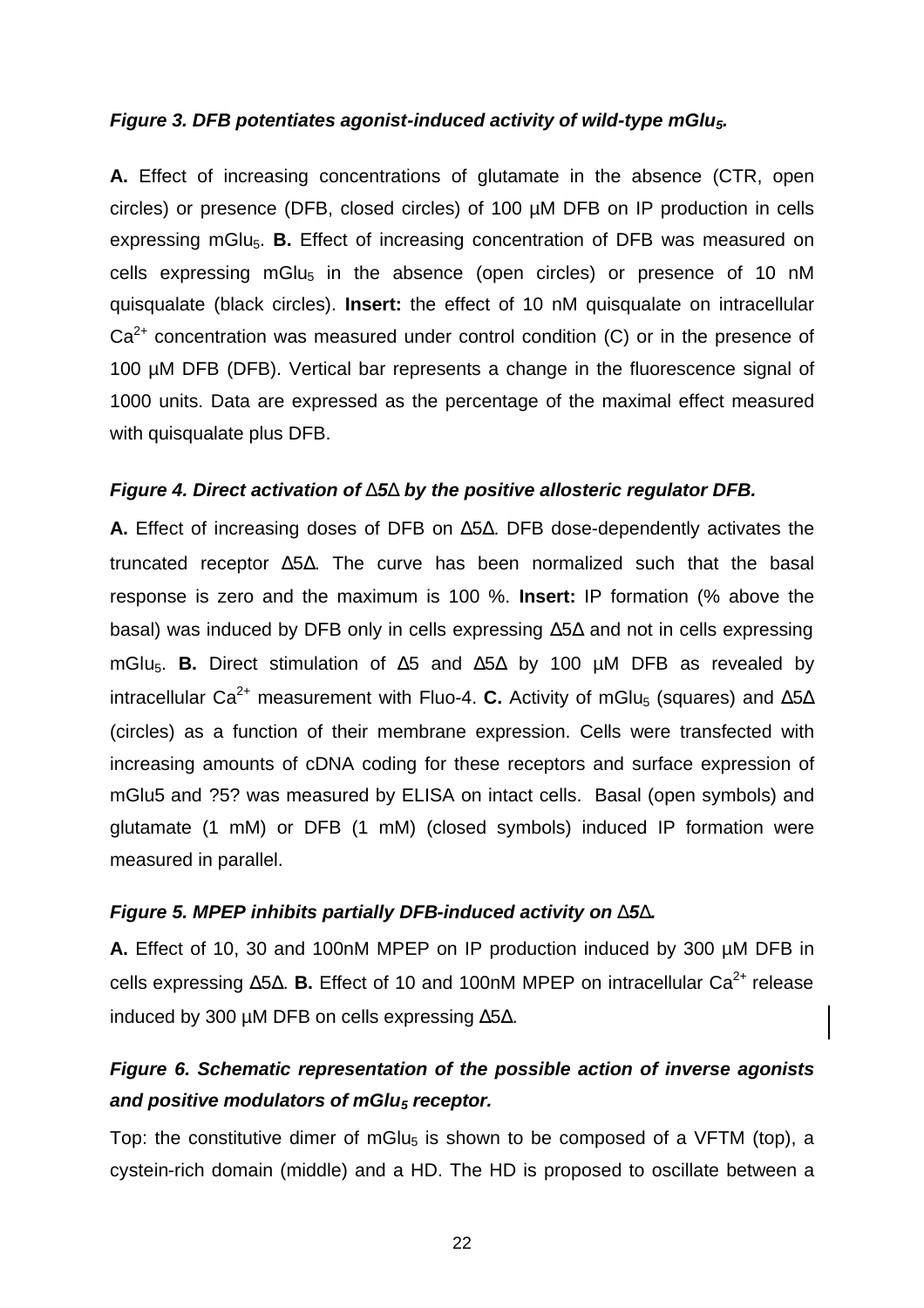slightly active state (HD) and a totally inactive ground state (HDg), the latter being stabilized by inverse agonist. This equilibrium can occur even though the dimer of VFTM stays in the resting state (R). The dimer of VFTMs is assumed to reach an active orientation (A) in the presence of agonist, leading to the stabilization of a fully active state of the dimer of HDs (HD\*). The positive allosteric modulator, DFB, is proposed to bind with a higher affinity on HD\*, stabilizing the fully active state of the receptor, leading to an increased affinity of the receptor for agonists (19). Bottom: in the absence of the large extracellular domain, the HD can reach more freely the fully active state HD\* allowing the positive modulators to act as full agonists.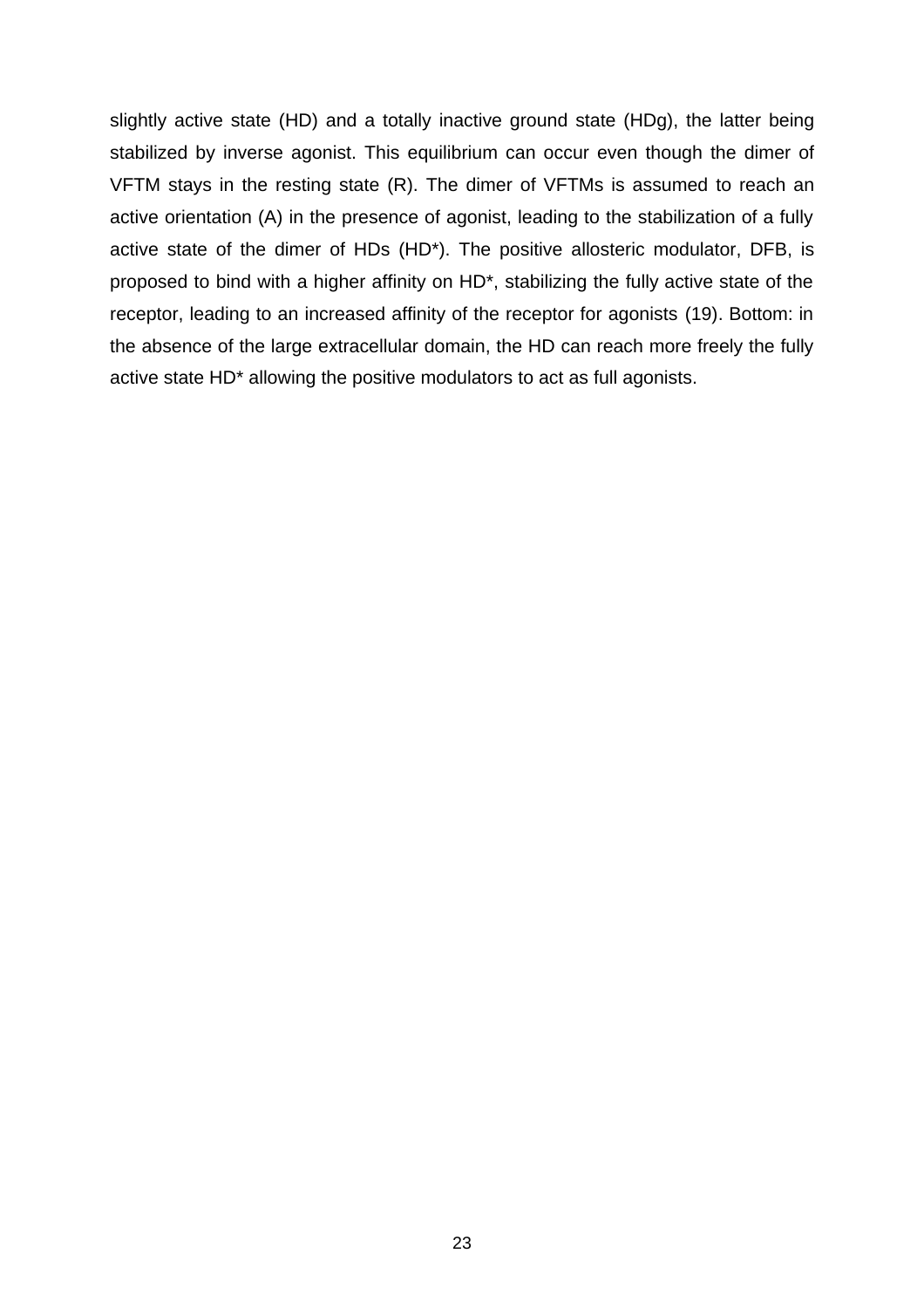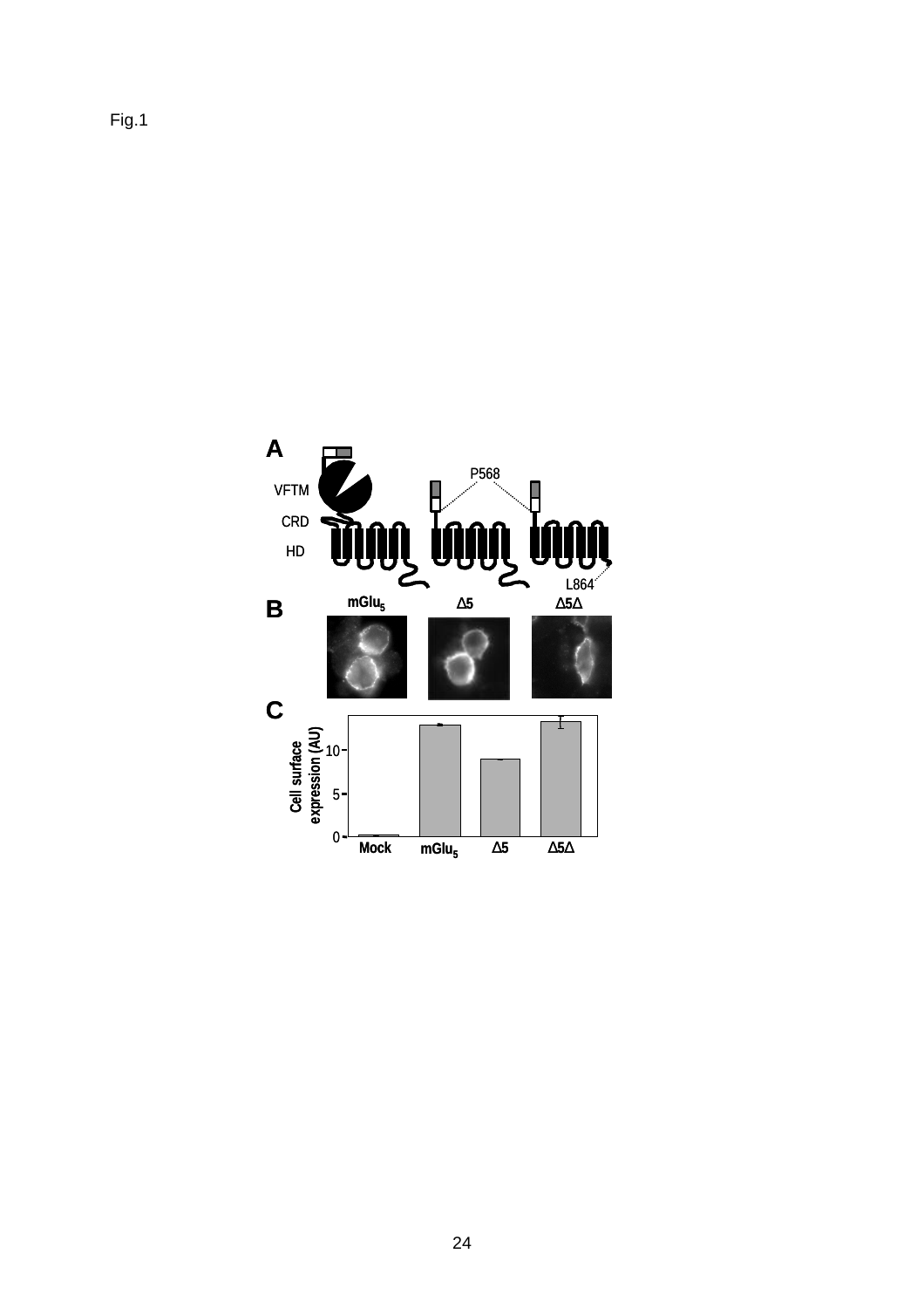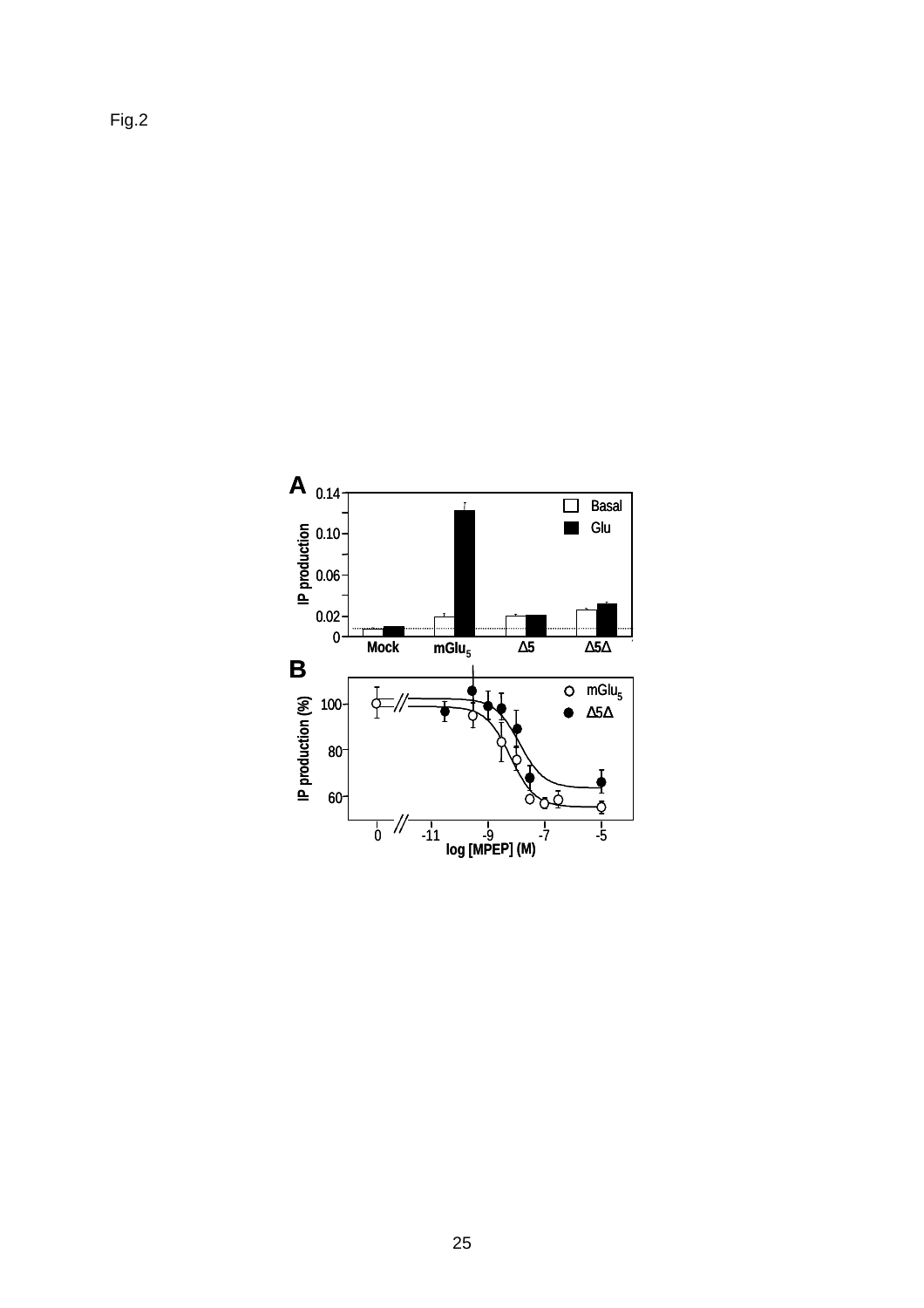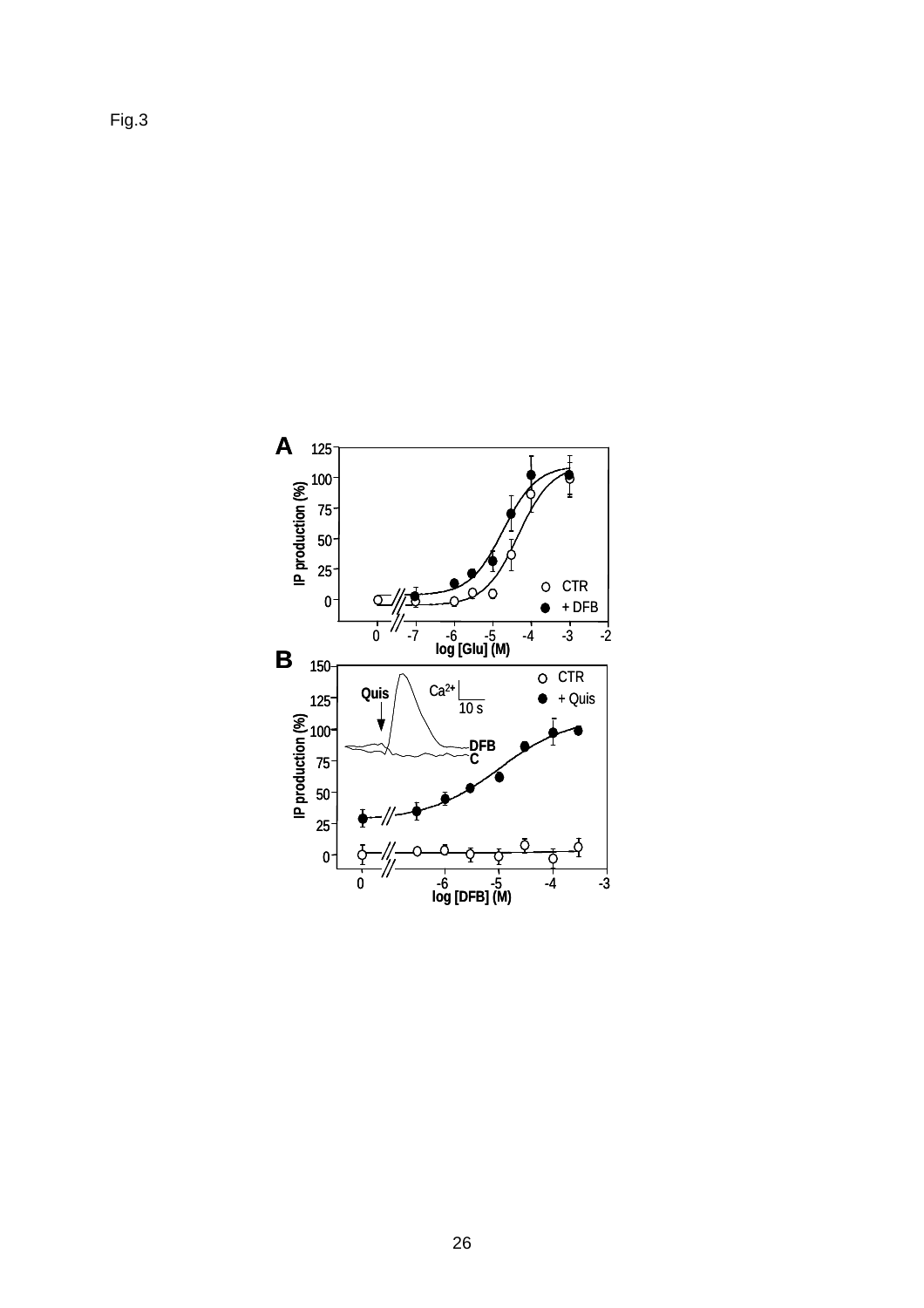Fig.4

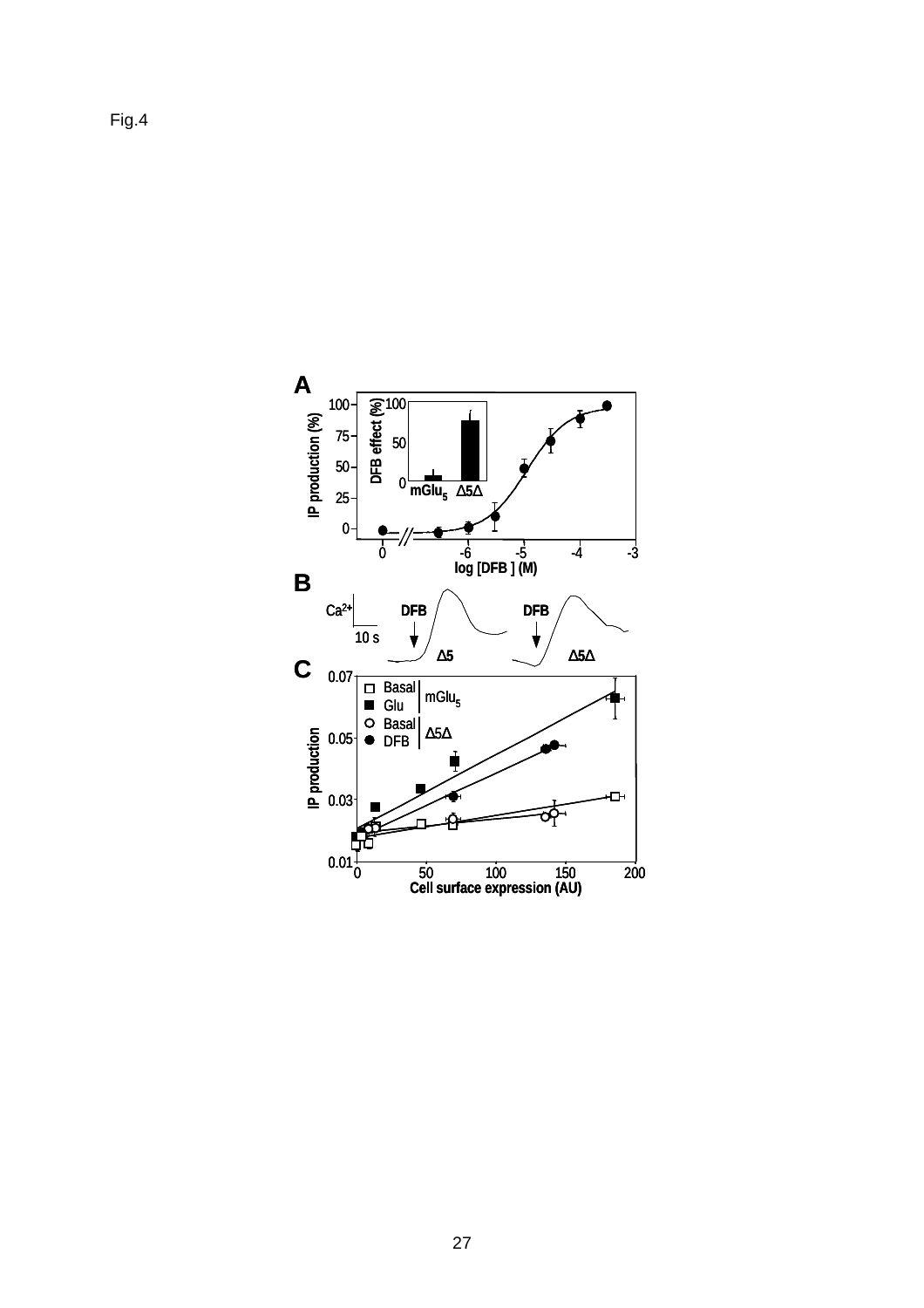